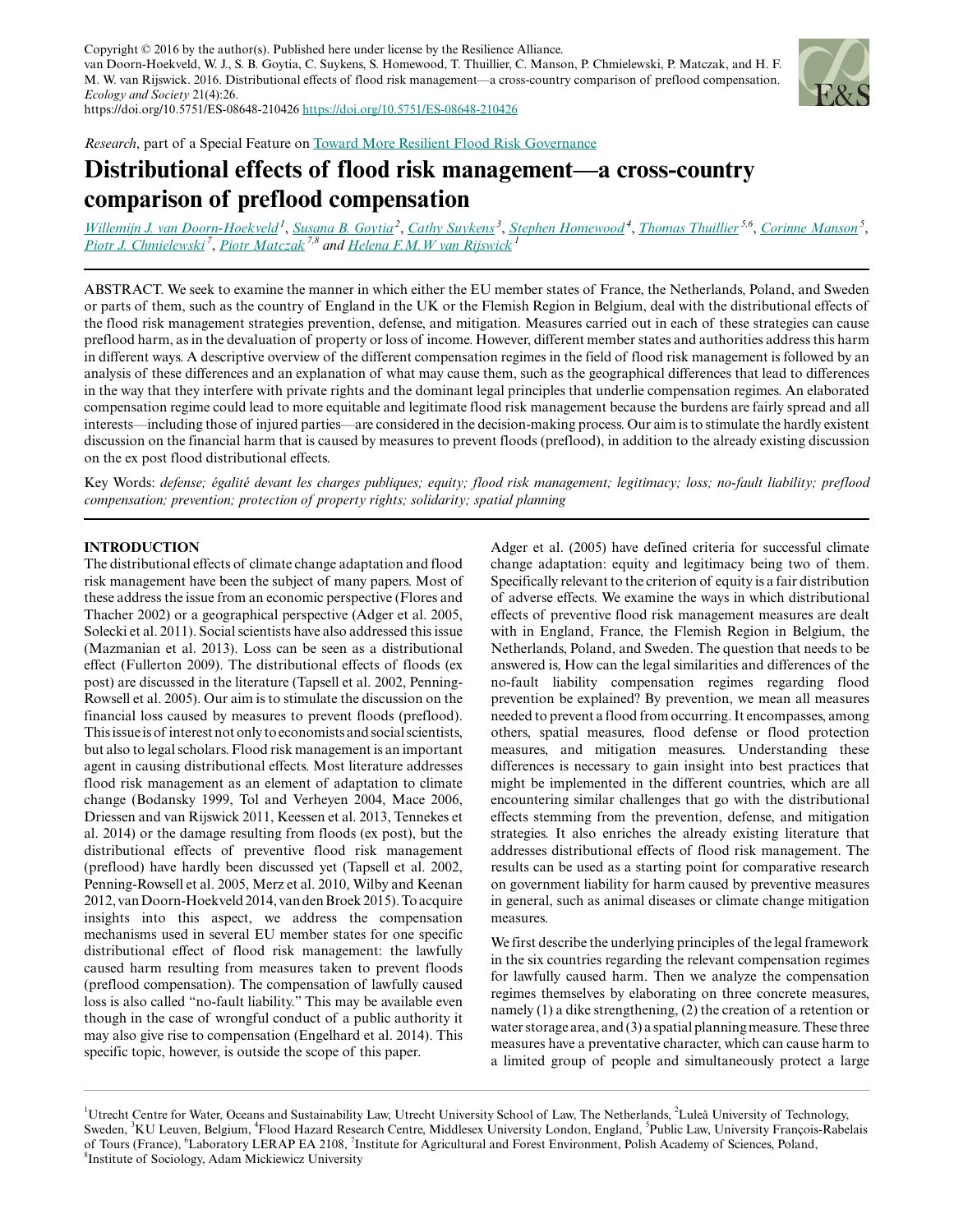group of—sometimes different—people. The distributional effects are unequally spread. In order to achieve equity and increase the legitimacy of the measures proposed, some countries compensate the loss caused by the realization of these measures, while other countries oblige the injured parties to bear the costs themselves. In the third part of this paper, we explain these differences between the countries.

# **CONCEPTUAL FRAMEWORK**

The main concepts used are represented in Fig. 1.

**Fig. 1**. Envisaged relationship between main concepts used.



Just as a flood can cause harm, the actions taken to prevent a flood can cause harm. In most cases, public authorities can realize measures, such as those previously mentioned, in order to protect a part of the country or a specific area—e.g., a densely populated urban area—from flooding, so that a larger group of people will benefit from this action. At the same time, a limited group of people may face adverse effects from these measures, such as devaluation of property as a result of restrictions on the use of their land, the restriction of their view, a loss of income because of the restrictions on the use of land or the loss of harvest, or even the loss of property in the case of expropriation. These adverse effects constitute the "loss" or "harm."

Loss can be caused by a lawful action. Decisions and actions taken by the authorities for the common good, such as the designation and creation of a retention area, can be considered to be lawfully undertaken; all substantive and procedural rules have been applied correctly, there has been a balance of interests, and the decision is properly motivated. In many cases, all interested parties consider the decision or action the right thing to do, even those who suffer the loss. Since there is no wrongful conduct, in most cases civil or criminal law does not contain compensation clauses. However, most of the studied countries do have some provisions to compensate the persons in the case of lawfully caused harm. These provisions are based on general principles of law.

A legal compensation regime is the specific regime that is used for the compensation of loss. This differs per country and depends on the underlying general legal principles. The solidarity principle, the principle of the protection of property rights, and the principle of égalité devant les charges publiques [equality before public burdens] are relevant in the studied cases. The legal compensation regime differs per country, such as the way the compensation is designed and which authority is competent to award damages.

A competent authority is the administrative authority at the national, regional, or local level that has the power to make decisions regarding flood risk management or to realize measures, and that is responsible for these decisions or the realization thereof. It is possible that the authority that is competent for the realization of the loss-causing measure is not the same as the authority that is responsible for paying for the compensation of loss. The competences of authorities are laid down in legislation, and the precise division of powers may differ per country.

A dike, also called an embankment, is a hard flood defense structure that offers protection to its hinterland from flooding by a river, a lake, or the sea. The structure can be strengthened through broadening and/or heightening. When a dike is relocated, it is replaced—or rebuilt—at a different location. Although realization and relocation are not the same as strengthening, it is also discussed here because the harm is similar. These measures entail the need for more space for or around the structure, which may oblige landowners and other rights holders nearby to face disturbances from the surroundings, loss of free view. This can lead to devaluation of property. In other cases, more space is needed to realize the measure, which may determine that the authority must deprive individuals of their land (expropriation). For expropriation and regulation of property, different regimes are applied (Mountfield 2002). Deprivation of possessions leads to compensation based on the market value of the property in all studied countries. The difference between expropriation and the regulation of property is that in the latter case, the ownership is not shifted.

In times of high water discharges, a retention area—often established on private property—is used to temporarily store water to avoid flooding elsewhere. Harm that might arise consists of loss of ownership of property, devaluation of property, and loss of income because of the reduction of accessibility or possibilities to use the land for economic purposes.

We also focus on a specific spatial planning measure that can prevent flooding: the prohibition to build in, or develop, a floodprone area. The harm may consist of a restriction on the owner's use of the land in that area; i.e., they may not build or develop the land as they might wish, which may lead to devaluation of the property. A prerequisite for the existence of loss is that there was no prohibition in the area concerned before its designation as a flood-prone area.

The cause of harm is the factual deed, measure, or governmental action, or the written decision in which the action or decision is announced, depending on the legal regime in a specific country. The cause of loss is of crucial importance for compensation. It is necessary to establish the direct connection—causality—between the loss and the cause of loss (conditio sine qua non). If this connection cannot be established, no compensation is granted. The injured party can be an individual or a company who suffers loss as result of the measure.

The basic assumption of the égalité principle is that compensation is granted to those who have endured a disproportionately large burden or loss caused by activities pursued by the administration for the common good (Fairgrieve 2003:144). The égalité principle has some aspects in common with the jurisprudence of the European Court of Human Rights regarding, in particular, the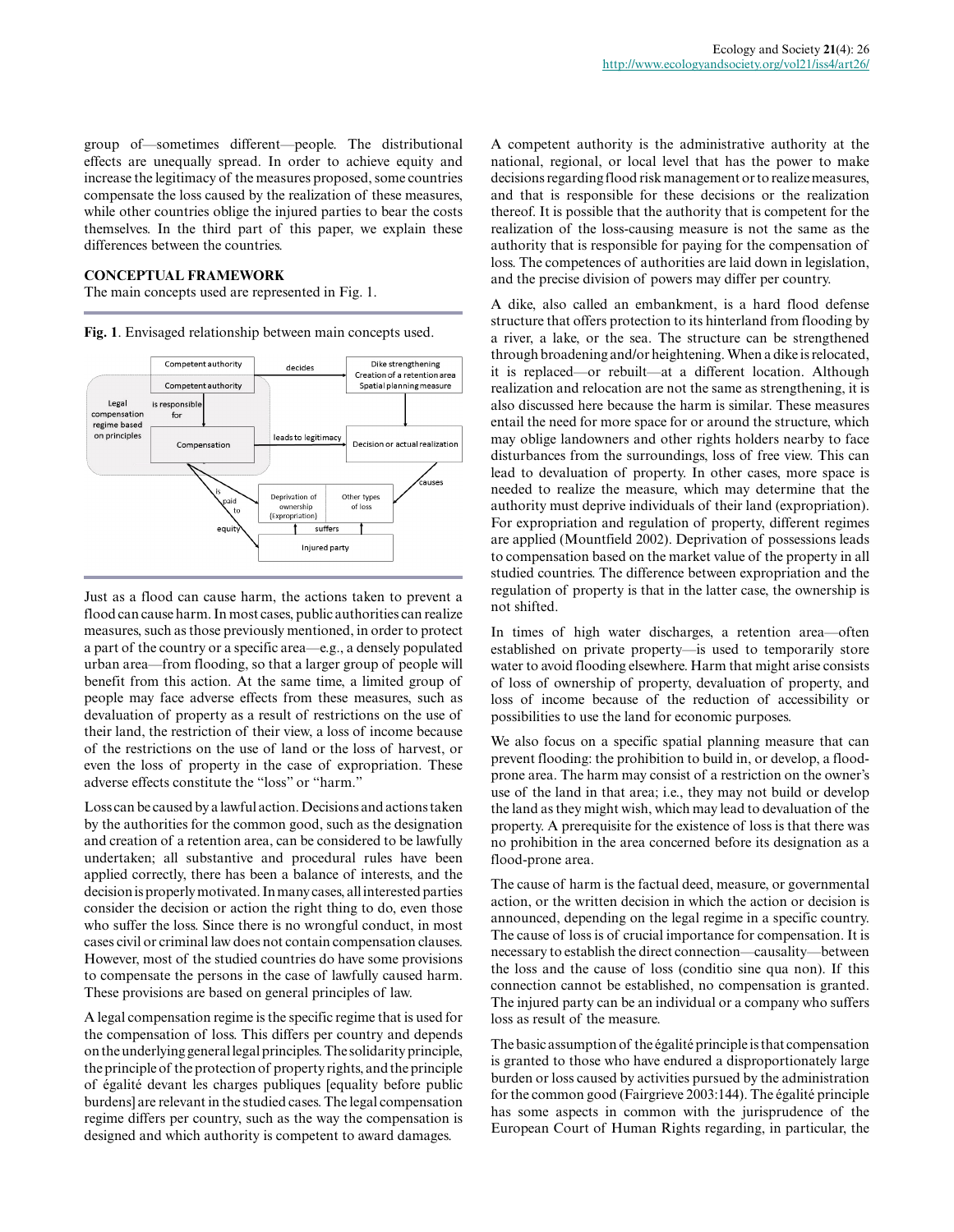First Protocol Article 1 of the European Convention of Human Rights (ECHR), but differs on others. The égalité principle offers more protection of property rights than the regime of the ECHR (Barkhuysen and Tjepkema 2006, Tjepkema 2013).

The principle of equity is important in many fields of law. "Equity is often referred to as fairness, or a fair judgment or reasonableness" (Lindhout 2015:21). Equity is multifaceted, one of the facets being distributive justice, which refers to the allocation of benefits and costs in a society (Fraser 2009, Di Gregorio et al. 2013). This also relates to fair burden sharing, which is connected to compensation, because when the damages of injured parties are awarded, the burdens are considered to be more equally spread (Thomas and Twyman 2005, Driessen and van Rijswick 2011). Compensation may thus lead to more equitable flood risk management.

The principle of legitimacy is another relevant legal principle. Buijze (2013:42–43) defines legitimacy as the extent to which "people have a fair chance to exert influence over decisionmaking, and people agree that an authority should exist because they are convinced that it brings them a net benefit." van Buuren et al. (2014:1023) put it as follows: "It is government's duty to use powers only for the reasons for which they are granted, to avoid the abuse of power, and to create a fair, reasonable, and proportionate balance of public and private interests." These (participation and acceptability) are two of different facets of this principle. Also accountability, transparency, access to information, and procedural justice are part of this principle (Ek et al. 2016*b*). By taking into account the harm to some parties, not only are the first three facets of this principle addressed, but it also helps to further transparency and accountability, and thus the loss-causing decision might be considered to be more legitimate than it would be if damages are not awarded.

The principle of solidarity is also important because it underpins the compensation regimes of different countries. De Beer and Koster (2009) have introduced the so called one-sided and twosided solidarity. They define one-sided solidarity as "assisting someone else without expecting anything in return" and two-sided as "[when someone] expects, on balance, to benefit just as much from others as they themselves are contributing"(see also Steinvorth 1999). They also differentiate between voluntary and compulsory solidarity. Voluntary solidarity is the case when people help others on their own initiative. Compulsory solidarity is organized through the state (De Beer and Koster 2009:12). In flood risk management, one can find a mix of the different types of solidarity (Keessen et al., *unpublished manuscript*).

#### **METHODS**

We take a legal approach. In legal studies, a well-known method is legal comparison (Ancel 1971, Gorlé et al. 1991, Bussani and Mattei 2012). It is used to elaborate on the differences and similarities of legal systems in various countries. The aim of a legal comparison is not only to gain insight into different legal systems but also to understand how legal systems function. This may enable the understanding of, for example, a specific policy instrument in the legal context in which it is used. Moreover, this may help to improve or reform the legal system and to achieve an optimization and harmonization of law, which may facilitate the implementation of European directives, such as the Floods Directive, in a comparable way. Finally, this may also improve the implementation of flood risk management strategies in transboundary river basins. In order to get a comprehensive overview of specific legal regimes, an indepth analysis of primary and secondary sources—domestic legislation, jurisprudence, doctrine, and policy documents—must be conducted. This method is characterized as a desk-study approach. By studying not only the legislation of the central government but also decentralized legislation, guidance documents, policy, and case law, this method gives a broad impression of a specific aspect of a country's legal system.

The legal systems of five countries and one region within a federal country are studied. The countries Belgium, England, France, the Netherlands, Sweden, and Poland are part of the consortium of the STAR-FLOOD-project. For the purpose of this paper, these areas were chosen because their preflood compensation regimes show interesting similarities and differences. The countries differ institutionally, from highly centralized (England) to decentralized (Sweden) to a federal state (Belgium), and differ from common law (England) to civil law (the other countries), and have some underlying principles in common. Also, the geographical aspects of the countries selected differ highly from densely populated (Flanders and the Netherlands) to sparsely populated (Sweden). Poland differs from a historical point of view, as it is the only country with a Communist background, and the current legal system is still developing. These reasons add to the representative character of the lessons learned in the broader context. The Belgian situation differs from the other countries. In Belgium, competences with regard to environmental issues, water management, and flood risk management pertain to the three regions: the Flemish Region, the Walloon Region, and the Brussels Capital Region. These three regions have thus developed their own sets of legislation and policies in this regard. For the sake of comparison, the Flemish Region will constitute the territorial unit of analysis.

In order to explain the differences and similarities, not only must the legal compensation regimes be studied but also the way in which the general regime is applied in concrete situations. We consider three typical preventive measures: a dike strengthening, a creation of a retention area, and a spatial planning measure. These three measures have been chosen because they represent different preventive flood risk management strategies that are carried out by administrative authorities with responsibilities in the field of flood risk management. To answer the research question, it would not be logical to consider mitigation measures that have to be realized by private parties because in that case the harm would not be caused by the administration and therefore will not be compensated by them. Another reason for these three measures is that in principle they lawfully cause loss to private parties because in most cases they affect private property. The final reason is that other similar measures—e.g., the construction of a dam—could be included under one of these three measures.

The scrutiny of the three measures is necessary to achieve an insight into the explanation of the general compensation regimes regarding flood risk management. Only when we know how the legal compensation regime is applied in a concrete situation can we explain properly how a system works in practice.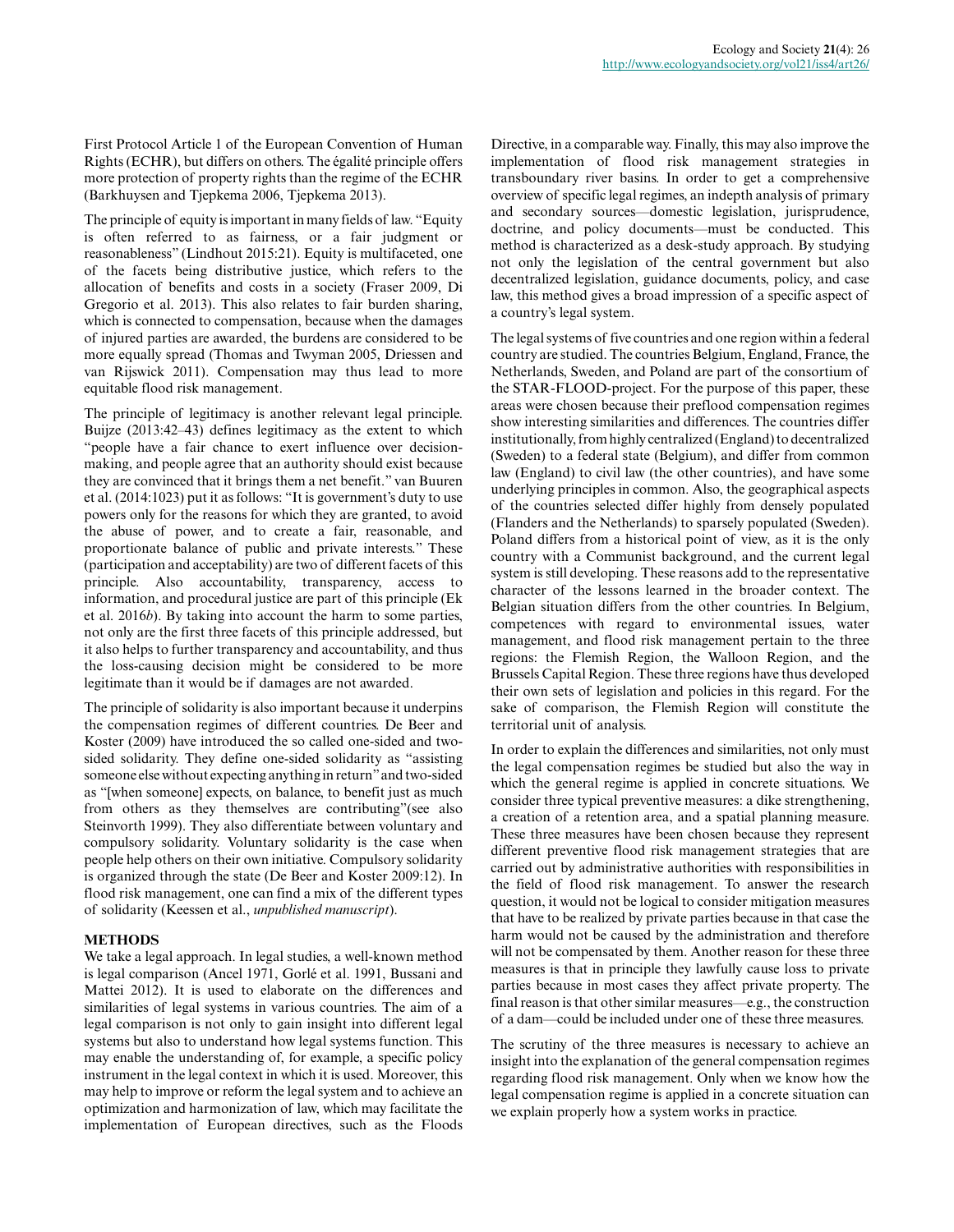## **RESULTS**

#### **Principles**

General legal principles underlie specific legal regimes or rules (Dainow 1966, Merryman and Pérez-Perdomo 2007). It is relevant to address the dominant principles because they can constitute the explanation of how a specific regime is established and how rules are applied. In this section, the dominant principles of compensation regimes are described.

Property rights are protected by law in all the examined countries. In Belgium, France, the Netherlands, and Poland, the protection is codified in the Constitution and in the Civil Code. In Sweden, it is codified in the Instrument of Government, one of the four constitutional instruments. In England, it is a long-standing principle of Common Law that no one should be deprived of their property by a public authority against their will unless Parliament has expressly provided for such action, which is in the public interest, and compensation should normally be available from the state (Blackstone Commentaries 1778, and confirmed most recently in the UK Supreme Court case of R [Sainsburys Supermarkets] v Wolverhampton CC, [2010] UKSC 20). The countries are all party to the European Convention on Human Rights, which also aims to protect property rights; the provisions of the ECHR Articles 6, 8, and especially Protocol 1 Article 1 are consequently applicable.

The protection of this right commonly entails that if the right is breached, proper—and in most cases, full—compensation must be granted. Where expropriation is necessary—i.e., land is needed to realize a measure—all countries provide compensation. Compensation for expropriation has a reparative function: the person affected should not be left in a worse position than those who can avoid it (Ljungman and Stjernquist 1968, Howarth 2002, Waline 2007, Leonski 2009, Ignatowicz and Stefaniuk 2012, Pauliat 2012, Radwański and Olejniczak 2012, Hostiou 2013, Bengtsson 2015, Garlicki 2015).

In England, the Common Law principle is that the state must be authorized by a specific piece of law, such as the water or planning legislation, which then allows the public authority, with the Minister's approval, and in the public interest, to take control of the use of the land or property, provided it normally compensates the owner or occupiers. The Human Rights Act 1998 also makes it clear that all public authorities must respect articles of the ECHR. These are, consequently, a part of the law. The calculation of the amount of compensation is based on the equivalence principle; i.e., that the person suffering damages must be no worse or better off financially than before the Authority's action (DCLG 2011). Generally, the amount of compensation awarded is for the loss arising from the difference between the market value before and after the work is done (Howarth 2002).

In Flanders, there is no comprehensive no-fault liability compensation scheme with clear-cut criteria and thresholds applicable. Flanders has developed a whole array of flood risk management instruments, ensuing mainly from the 2003 Decree Integrated Water Policy—for example, the water test, signal areas, and expropriation. All of these policy instruments have, be it directly or not, an effect on how citizens enjoy their properties and how the landscape is categorized in terms of planning destinations. Most of these provide for some sort of

compensation. The application of the égalité principle to environmental and spatial planning law and practice was not considered until recent judgments by the Court of Cassation and the Constitutional Court. In its 2010 judgment, the Court of Cassation stated that a citizen might be granted compensation for burdens that are greater than those justified by the public interest, even when there is no explicit legal basis for this compensation (Court of Cassation of 24 June 2010, C.06.0415. N). In 2012, the Constitutional Court found that the equality of burden sharing generally applies to easements of public interests (Constitutional Court, 19 April 2102, 55/2012). This judgment by the Court broadened the scope of the égalité principle to restrictions of property in the public interest in general (Van Hoorick 2012). It is expected that the principle might be applied for preflood harm as well, but currently no cases have been brought up for court.

In France, property rights are guaranteed by the Declaration of Human and Civil Rights of 26 August 1789 (art. 17), which is part of the constitutional block. Yet, this right is directly counterbalanced by another principle: the public interest, whereby the administration can infringe property rights (Truchet 1999). This principle is defined by the administration, under the control of the administrative judge, in order to leave a margin of maneuver. If the infringement is excessive (i.e., expropriation), a just and prior indemnity has to be paid to the landowner. Yet, in case of a low infringement, the administration does not have to compensate through an easement restraining the land use. This is a specific application of the égalité principle, according to which citizens have to bear all the loss caused by the administration through, for instance, a non aedificandi easement contained in a Plan de Prévention du Risques Inondation (PPRI) (Council of State, 29 December 2004, *Sté d'aménagement des coteaux de Saint-Blaine*, n° 257804). However, the administrative judge considers that compensation is required if the loss is abnormal and special (for public utility easements based on the Environmental Code; see Council of State, 3 July 1998, Bitouzet). The Parliament has also created a restrictive compensation regime for urban easements in planning documents (Urban Code, art. L. 105-1). Thus, compensation of loss caused by preflood measures is exceptional. Only in the case of expropriation, (full) compensation is granted.

Dutch flood risk management is characterized by the principle of solidarity (Keessen et al., *unpublished manuscript*). Landholders pay for the protection of the area of land in which they live or have their property, and which is managed by a regional water authority (van Rijswick and Havekes 2012, Nehmelman 2014, Wiering et al. 2015). The state also partly contributes financially to the construction and maintenance of primary flood defense structures (Explanatory Memorandum of the Water Act. The underlying rationale is that all Dutch citizens benefit from a safe country, so they should all contribute to keeping the Netherlands habitable. This approach can be explained by the fact that large parts of the Netherlands (about 66%) are extremely vulnerable to flooding and that a serious flood would cause harm to the society as a whole (Kaufmann et al. 2016). The thus provided solidarity regards not only financial contributions (taxes) to water management, because it ensures that all taxpayers contribute to flood risk management, but also has an equality aspect because all Dutch inhabitants are granted a certain level of safety. This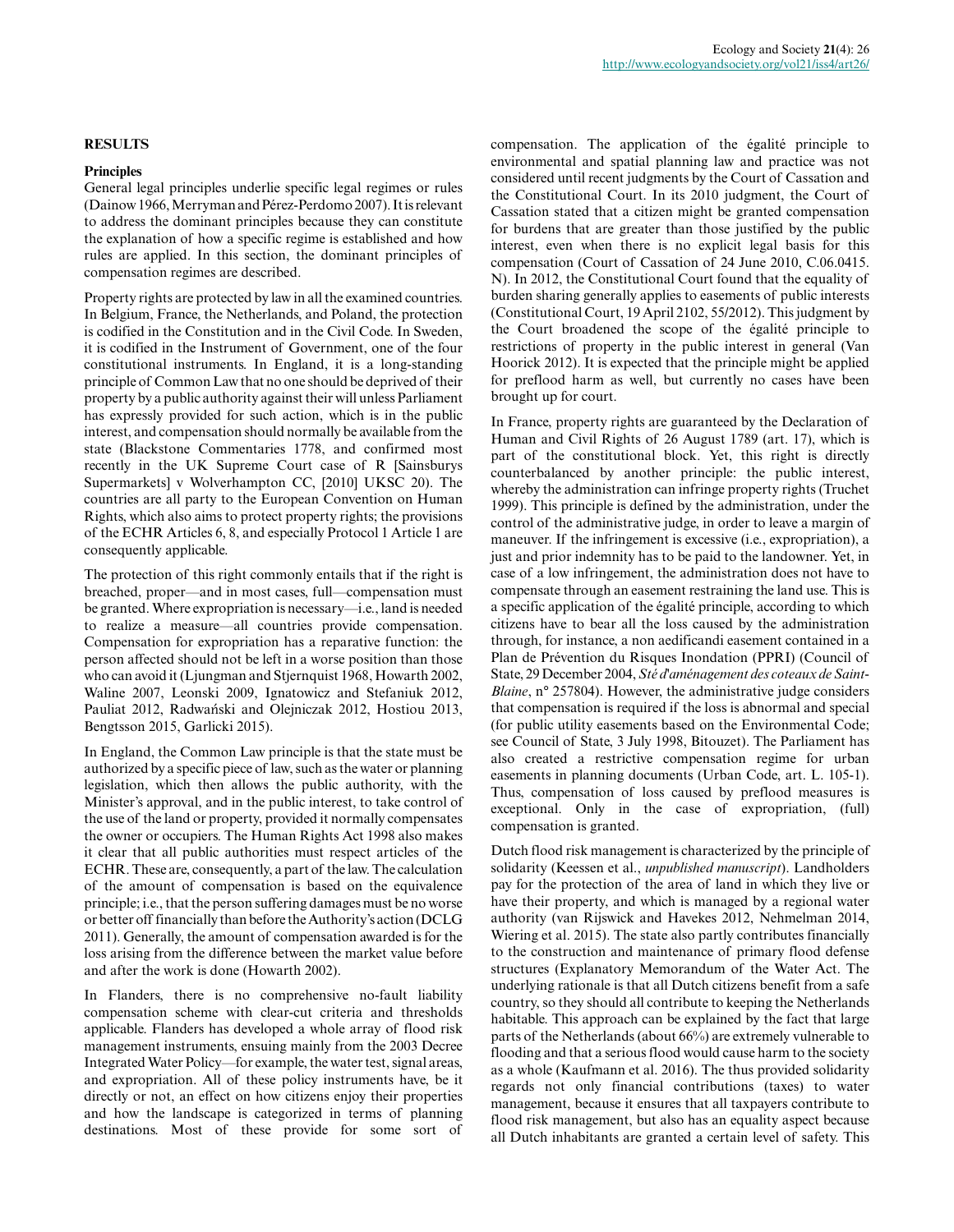can be considered a compulsory two-sided solidarity (Keessen et al., *unpublished manuscript*). Closely connected to this rationale is the preflood compensation regime, which is developed mainly within the framework of water management. Loss resulting from measures taken in the field of flood protection is usually compensated. Mainly developed within the framework of water management, loss resulting from measures taken in the field of flood protection is usually compensated. The Dutch have adopted the égalité principle to create a generally quite well-balanced preflood compensation regime (OECD 2014, Wiering et al. 2015). The core of this principle is to compensate those who have endured a disproportionately large burden or loss caused by activities pursued by the administration for the common good (Fairgrieve 2003:144, Tjepkema 2010, van Doorn-Hoekveld 2014). The principle is codified in legislation, such as the Water Act (paragraph 7.3), the Spatial Planning Act (paragraph 6.1), and the General Administrative Law Act (title 4.5, not yet into force). Arguably, a consequence of this system is that the public– private divide is out of balance. Compensation is fully the responsibility of the government, and private parties have almost no responsibility of their own to prevent floods or to undertake recovery measures. This differs from countries with a more elaborated ex post compensation regime, such as Belgium, England, and France. In the case of private insurance systems, private parties are more likely to take preventive measures themselves (Suykens et al., 2016). This also has consequences for flood risk management in general, because at first glance, people assume that there is no need to gain awareness of flood risks in their vicinity.

Poland takes a different approach to the issue and places compensation within the proportionality principle. In Poland, the principle of subsidiarity is laid down in the Constitution, and the principle of proportionality is derived from Article 31 paragraph 3 of the Constitution. Restrictions on the exercise of constitutional freedom and rights with regard to flood prevention can be established but only by a form of an Act and only if it is necessary to prevent or reverse the consequences of a flood. With regard to ownership, this principle is further strengthened by Article 21 paragraph 2 of the Constitution, which states, "Expropriation may be allowed solely for public purposes and for just compensation," and in Article 64 paragraph 3, which stipulates, "Property may only be limited by law and only to the extent that it does not violate the essence of property rights."

In Sweden, compensation resulting from lawful actions is distinguished from the one resulting from unlawful actions (Bengtsson 1991, Hellner and Radetzki 2014). The protection of property rights is of most relevance for the topic at hand. In order to satisfy the public interest, the constitutional provision on the protection of property applies in the case of both expropriation and restriction of use of land and buildings. In relation to expropriation, the provision states that the individual must be guaranteed "full compensation for his or her loss" (Ch. 2, s. 15, par. 2 Instrument of Government). Compensation in the case of restrictions to the use of land is constitutionally ensured insofar as the restrictions entail that "the ongoing land use in the area in question is substantially impaired" or result in "considerable loss in relation to the value of the area in question"; the level of compensation in these cases is determined "in accordance with principles laid down in law" (Ch. 2, s. 15, par. 2 Instrument of

Government). There is, however, no constitutionally protected right to compensation in the case of restrictions that are grounded on the "protection of human health or the environment or on safety reasons" (Ch. 2, s. 15, par. 3 Instrument of Government). Here, the right to compensation is thus regulated entirely by law, and the principle is that no compensation is due (see Government Bill 2009/10:80). In summary, even when the property is not transferred but the freedom to the use of property is otherwise affected by a specific measure, compensation may be due in Sweden.

#### **Compensation regimes**

#### *Dike strengthening (Table 1)*

Under the so-called English Compensation Code, a large body of statutes, case law, delegated legislation, and government guidances, it is possible that the acquiring authority (AA), which includes local authorities, the Environment Agency, or, where they exist, Internal Drainage Boards, will be forced to compensate the owner or long lessee of the land (including buildings) for the compulsory purchase of the land or the loss of certain rights over the use of land, including buildings. Especially important here are the powers of the Environment Agency to organize the compulsory purchase of land or rights over the land, termed Flood Risk Management Works Orders, acquired for floodrelated work (S 154 and 165 and Schedule 19 of the Water Resources Act 1991 [as amended]). Local authorities have similar powers (S266 Town and County Planning Act 1990). The Internal Drainage Boards again have powers similar to those of the local authorities in relation to flood prevention measures in nonmain rivers under the Land Drainage Act 1991.

These legislative provisions provide that, subject to a Minister's approval and provided it is in the economic or environmental interest of the area, the AA has wide powers to order works or acquire land or interests over the land. The AA may also have to compensate for the loss of rights over the land rather than outright purchase under S7 and S10 of the Compulsory Purchase Act 1968, and where harm is caused by blight or disturbance, under the latter Act or S5 of the Land Compensation Act 1965. Under the Planning Act 2008, where there is a development of a Nationally Significant Infrastructure Project, such as a new airport or major road, the projects will be authorized under this Act, and so will the compensation.

France has a very complex system of ownership of dikes, as dikes may be owned by private owners, an association of private owners, a public authority (state, region, department, commune, public establishment of intercommunity cooperation), or an association of public bodies. Nowadays, for 45% of the dikes, the owner is unknown (CEPRI 2008:45). These are called "orphan dikes" (Larrue et al. 2016:160). In order to strengthen a dike, expropriation or a public easement is necessary. In this case, different types of actions are possible:

- **1.** expropriation from private landlords in order to have no constructions behind dikes and to control the land;
- **2.** implementation of urban planning's easements (the norms contained in the urban planning documents [Local Urban Plan]) and public utility easements (are the norms contained in other legislations [Environmental Code]) in order to partly control the area and the dike; and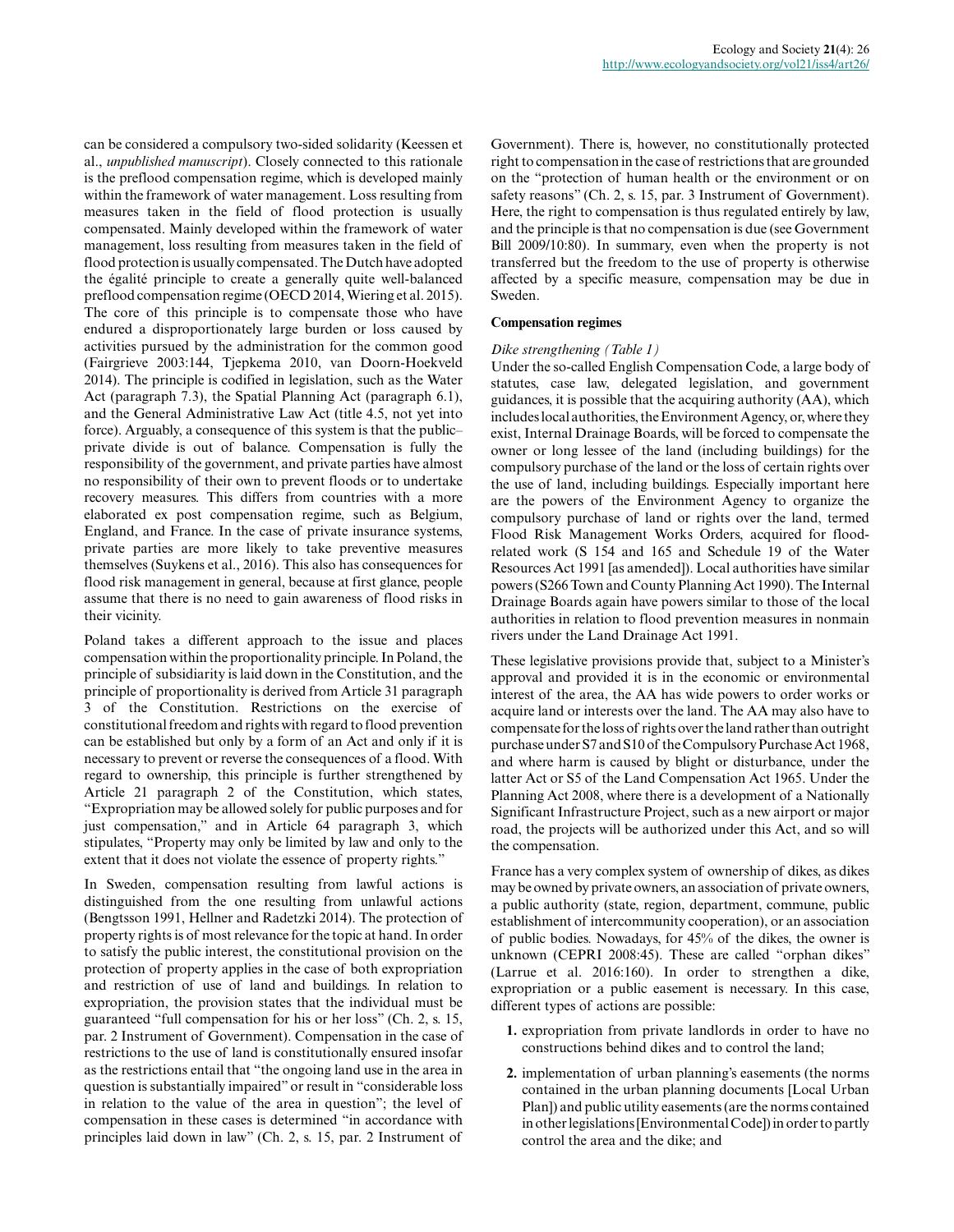# **Table 1**. Dike strengthening.

|                                                                       | England                                                                                                                                                                                                    | Flanders                                                                                            | France                                                                                                                                                                                                                | The Netherlands                                                                 | Poland                                                                                                                              | Sweden                                                                                                                                                                                                                                                                                   |
|-----------------------------------------------------------------------|------------------------------------------------------------------------------------------------------------------------------------------------------------------------------------------------------------|-----------------------------------------------------------------------------------------------------|-----------------------------------------------------------------------------------------------------------------------------------------------------------------------------------------------------------------------|---------------------------------------------------------------------------------|-------------------------------------------------------------------------------------------------------------------------------------|------------------------------------------------------------------------------------------------------------------------------------------------------------------------------------------------------------------------------------------------------------------------------------------|
| Competent<br>authority for<br>realization of<br>dike<br>strengthening | <b>Environment Agency</b><br>or Lead Local Flood<br>Authorities or Inland<br>Drainage Boards                                                                                                               | Regional water<br>managers                                                                          | Private owners,<br>association of private<br>owners<br>Public authority<br>(state, region,<br>department,<br>commune, public<br>establishment of<br>intercommunity<br>cooperation<br>association of public<br>bodies) | Regional or<br>national water<br>manager                                        | Director of<br>Regional Water<br>Management<br>Board<br>Provincial<br>Authority of<br>Drainage,<br>Irrigation and<br>Infrastructure | Revision of permit<br>can be sought by<br>Swedish<br>Environmental<br>Protection Agency,<br>Swedish Agency for<br>Marine and Water<br>Management,<br>Kammarkollegiet,<br>Swedish Civil<br>Contingencies<br>Agency, County<br>Administrative<br>Board, municipality<br>(in certain cases) |
| Competent<br>authority for<br>compensation                            | The authority that is<br>also competent for the<br>realization of the<br>damage-causing<br>decision                                                                                                        | The authority that is<br>also competent for the<br>realization of the<br>damage-causing<br>decision | The authority that is<br>also competent for the is also competent<br>realization of the<br>damage-causing<br>decision                                                                                                 | The authority that<br>for the realization<br>of the damage-<br>causing decision | Regional Water<br>Management<br>Board                                                                                               | The permit holder<br>may have to<br>compensate third<br>parties.<br>Compensation is<br>decided by the court.                                                                                                                                                                             |
| Cause of loss                                                         | The actual time of<br>notice or entry on<br>land or vesting<br>declaration for the<br>Compulsory Purchase<br>Order or General<br>Flood Risk<br>Management Works                                            | The project plan                                                                                    | Administrative police<br>decision<br>Public easement<br>Administrative<br>decision related to<br>public works<br>Declaration of public<br>utility                                                                     | Project plan                                                                    | Project plan                                                                                                                        | Revision of water<br>operation permit                                                                                                                                                                                                                                                    |
| Loss                                                                  | Loss of value of land<br>acquired<br>Loss of interests over<br>the land<br>Blight from the works ownership<br>Disturbance<br>Costs of relocation or<br>extinguishing<br>Home loss-extra<br>$10\%$ of value | Devaluation of<br>property<br>Partial or full<br>dispossession of                                   | Dispossession of<br>ownership<br>Restriction of<br>ownership right: leads<br>to a devaluation of<br>property and a<br>possible loss of<br>income                                                                      | Devaluation of<br>property<br>Loss of income<br>Dispossession of<br>ownership   | Devaluation of<br>property<br>Loss of income<br>Dispossession of<br>ownership                                                       | Dispossession of<br>ownership total or in<br>part; damages to<br>another's property<br>caused by the<br>modification of the<br>structure                                                                                                                                                 |
| Injured party                                                         | Owners, leaseholders,<br>some tenants                                                                                                                                                                      | Property owners<br><b>Businesses</b>                                                                | Property owners,<br>owners of real<br>property rights and<br>"personal" rights<br>(e.g., tenant)<br><b>Businesses</b>                                                                                                 | Property owners<br><b>Businesses</b>                                            | Property owners<br><b>Businesses</b>                                                                                                | Landowners<br>Holders of special<br>rights                                                                                                                                                                                                                                               |
| Compensation Equivalence<br>regime                                    |                                                                                                                                                                                                            | Expropriation<br>Égalité principle                                                                  | Expropriation<br>Compensation of<br>public easement<br>Compensation in case<br>of public works<br>damages                                                                                                             | Egalité principle<br>Expropriation                                              | Expropriation                                                                                                                       | For dispossession:<br>expropriation<br>principles<br>For damages: tort<br>law principles                                                                                                                                                                                                 |
| Relevant<br>principle                                                 | Equivalence<br>plus $10\%$ for home<br>loss and extra<br>payments for<br>businesses and<br>agricultural owners in<br>certain circumstances                                                                 | Protection of<br>property rights:<br>Égalité principle                                              | Protection of<br>property rights<br>Equality vis-à-vis<br>government<br>encumbrances                                                                                                                                  | Égalité principle<br>Protection of<br>property rights<br>Solidarity principle   | Protection of<br>property rights<br>Proportionality<br>principle<br>Subsidiarity<br>principle                                       | Protection of<br>property rights<br>Compensation                                                                                                                                                                                                                                         |
| Who benefits<br>from the<br>damaging-<br>causing<br>measures          | Private parties living<br>and working in the<br>protected area                                                                                                                                             | Inhabitants of area<br>protected by dike                                                            | Private parties living<br>and working in the<br>protected area                                                                                                                                                        | Private parties<br>living and working<br>in the protected<br>area               | Private parties<br>living and working<br>in the protected<br>area<br>Municipalities in<br>protected areas                           | Persons in the area<br>protected by the<br>structure                                                                                                                                                                                                                                     |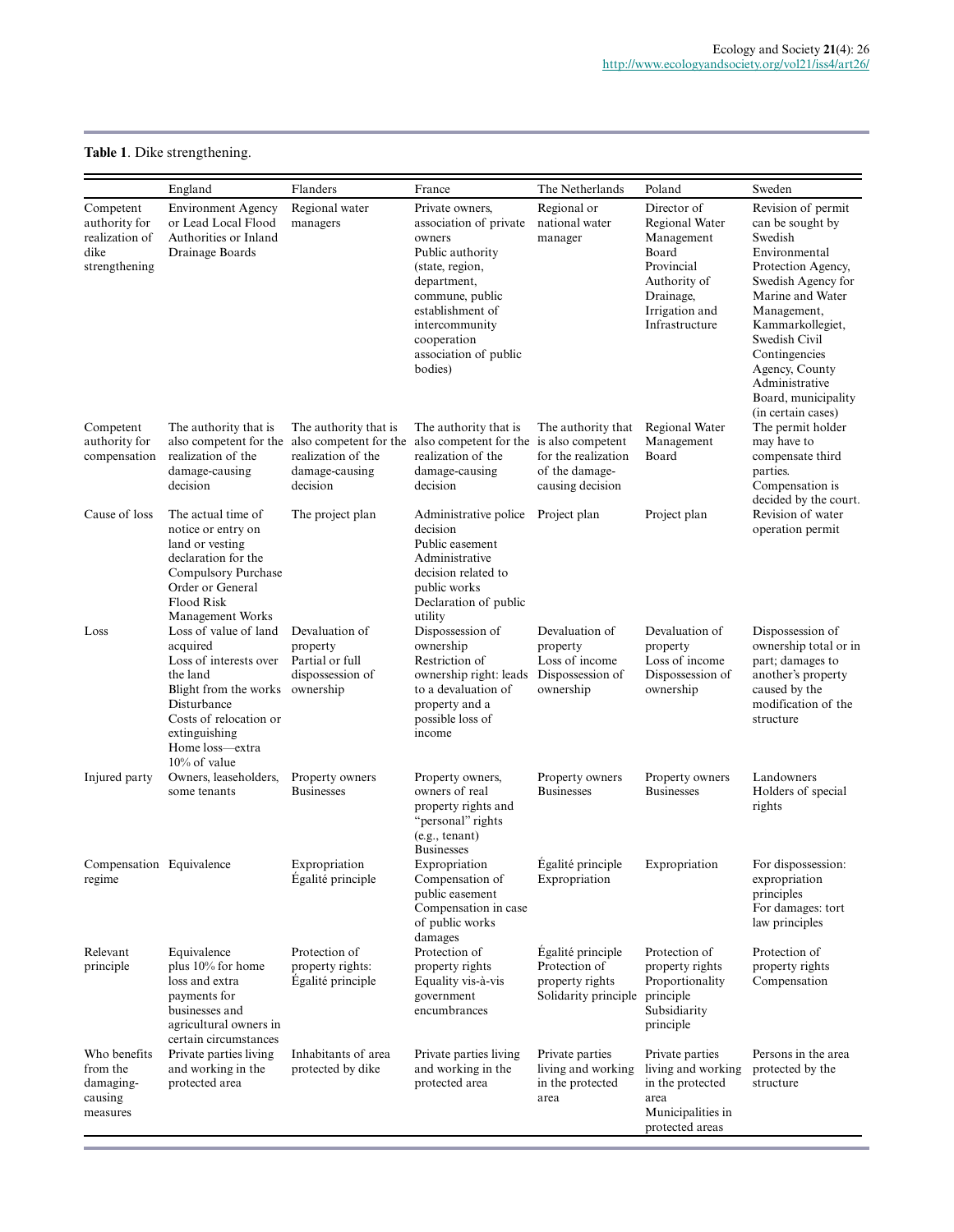**3.** adoption of administrative police measures in order to force the owner to do the necessary maintenance works.

In the first case, expropriated parties will be fully compensated. However, devaluation of property and a possible loss of income will not be automatically compensated. When an urban planning's easement is acquired, no compensation is provided, except if the very restrictive conditions contained in the article L. 105-1 Urban Code are met. The justification is that compensating all urban planning's easements would be an important constraint on land use planning (Ministerial Reply, Official Journal of the French Assemblée Nationale, 16 July 1977, p. 4741). In the case of a public utility easement, compensation is possible.

The Flemish and Dutch cases are quite similar. The Dutch regional water authorities and Flemish water managers are responsible for strengthening flood defense structures and are the competent authority to compensate the resulting loss. In the Netherlands, injured parties can ask for compensation based on the codified égalité principle (Water Act). Recent Flemish case law has applied the égalité principle to restriction of property rights ensuing from a lawful governmental Act, but this has not yet been consolidated in the legal regime regarding dike strengthening. The Dike Decree states that regional water managers should compensate for loss of value of the property, and can be obligated to buy or expropriate it (Dike Decree 1996). In the Flemish Region, expropriation is governed by legislation and gives right to compensation, just as in the Netherlands.

In Poland, compensation for flood protection expropriation is granted mainly by the Special Rules for the Implementation of Investments Act. It regulates acquisition of land required for flood protection constructions and it facilitates the construction process. It is a lex specialis to the Real Estate Management Act. Besides expropriation, authorities could also compensate loss according to the contract responsibility, although it is unlikely that authorities would sign a contract with a particular individual or company with such provisions.

In Sweden, the construction and alteration of structures in water areas, as well as measures taken to provide permanent protection against water, are considered "water operations," and thus require a permit (Ch. 11, s. 2, 3, and 9 Environmental Code [1998:808]). Water structures can be constructed and consequently owned by private or public persons. The structure is owned by either the owner of the land on which the structure stands or the holder of right (e.g., a special right of coercion) on the basis of which the structure has been constructed on land belonging to another. Landowners can even come together in joint property associations to share the benefits and costs associated with a defensive structure. The owner is obliged to maintain the structure and is not compensated for the connected costs; if someone other than the owner of the water structure has obtained a right to use the structure, both are in principle responsible for the maintenance (Ch. 11, s. 17 Environmental Code).

For example, if the owner of a structure wants to strengthen or broaden it, they will generally have to obtain a permit to do so. The supervisory authority (normally a County Administrative Board) may issue orders and prohibitions on safety-increasing measures, but only in relation to safety classified dams (Ch. 26, s. 9 Environmental Code). Moreover, certain public authorities

have the power to seek a revision of an existing permit, with the purpose of, for example, improving the safety of the structure (Ch. 24, ss. 5 and 7 Environmental Code). The revision of water operation permits by initiative of authorities is however rather unusual (see for example, SOU 2014:35).

If to carry out a strengthening measure, the permit holder takes possession, or otherwise damages another person's property, they will have to compensate that person (Ch. 31, ss. 16 and 17 Environmental Code). This is also applicable in case the measure is taken on the basis of a permit revision initiated by a public authority (Ch. 31, ss. 20 para. 2–3 and 21, para. 2 Environmental Code). The Expropriation Act (1972:791) is principally applicable in matters of compensation in connection with water operations permits and revisions (Ch. 31, s. 2 Environmental Code). Bengtsson et al. (2015) explain, however, that expropriation rules are applicable in case of compulsory purchase or comparable means of taking possession over another's land; compensation in case of other damages instead follows tort law rules (cf. Bengtsson 2010). Compensation is paid only for the loss that remains after the permit holder has taken preventive or remedial measures (Ch. 31, s. 16 Environmental Code).

In cases where a permit revision initiated by public authorities results in, for example, a loss of water or a restriction in the permit holder's right to regulate the water flow, the authority that has sought the revision may have to compensate the permit holder; however, "no compensation is due to the extent the loss or restriction can be deemed an improvement of the safety of the water structure" (Ch. 31, ss. 20 para. 1 and 21 para. 1 Environmental Code). Since this would be the case when the revision seeks only a strengthening of the structure, it is likely that no damages would be awarded to the permit holder. Even when compensation is due to the permit holder, the compensation is not full (see Ch. 31, s. 22 Environmental Code).

#### *Creation of a retention area (Table 2)*

In England, retention areas may be created by either the Environment Agency under water legislation or by Local Authorities under the planning regime; more usually they are created by negotiated agreements and compensation as under the legislation if a Compulsory Purchase Order (CPO) had been used. The compensation regime, which is applicable for loss as a result of a dike strengthening project, is also applied for harm caused by the creation of a retention area. There is no compensation for the designation of such areas in the Local Plan—only if it is actually used as a retention area and causes harm (R Lindley v East Riding CC [2016] UKUT 6).

In France, retention areas can be created through a water management plan, such as the Water Management Master Plan (schéma directeur d'aménagement et de gestion des eaux [SDAGE]) or Local Water Management Plan (schéma d'aménagement et de gestion des eaux [SAGE]), or through other public utility easements, such as a temporary water retention zone (ZRTECR). In the last case, compensation can be obtained by a private arrangement between the public body and the private owner, or if that is not possible, it can be fixed by the expropriation judge. The Environmental Code clearly states that compensation is possible only if the public utility easement creates a material, direct, and certain injury (art. L. 211-12 Environmental Code). Yet, if the retention area is not created on the basis of this legal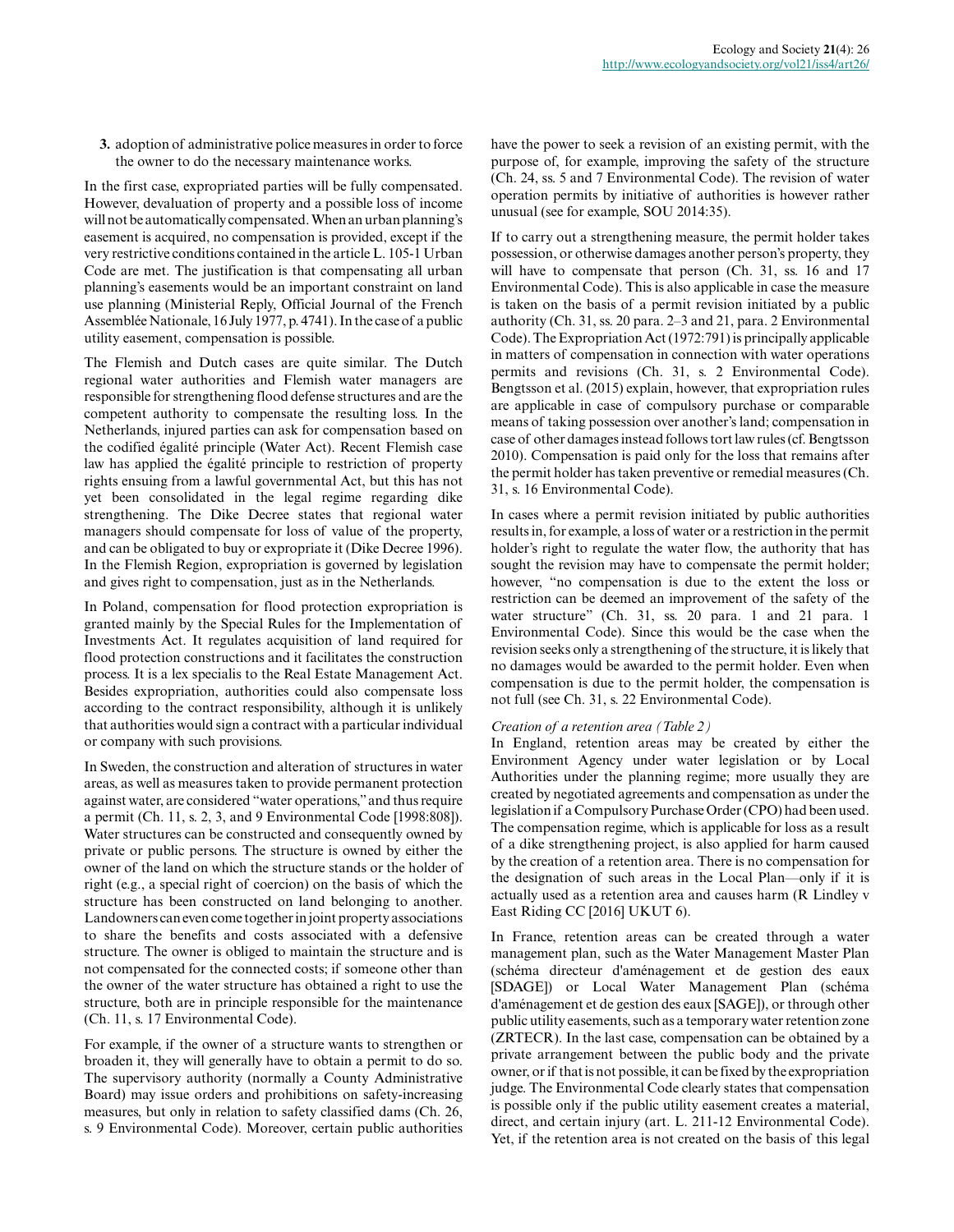# **Table 2**. Creation of a retention area.

|                                                   | England                                                                                                                                                                                             | Flanders                                                                                                                                                      | France                                                                                                                                                                                                                              | The Netherlands                                                                                                                                                                                      | Poland                                                                                                                                                                                                     | Sweden                                                                                                                 |
|---------------------------------------------------|-----------------------------------------------------------------------------------------------------------------------------------------------------------------------------------------------------|---------------------------------------------------------------------------------------------------------------------------------------------------------------|-------------------------------------------------------------------------------------------------------------------------------------------------------------------------------------------------------------------------------------|------------------------------------------------------------------------------------------------------------------------------------------------------------------------------------------------------|------------------------------------------------------------------------------------------------------------------------------------------------------------------------------------------------------------|------------------------------------------------------------------------------------------------------------------------|
| Competent                                         | Environment                                                                                                                                                                                         | The water managers State, local                                                                                                                               |                                                                                                                                                                                                                                     | Regional water                                                                                                                                                                                       | Regional Director                                                                                                                                                                                          | Municipality                                                                                                           |
| authority for<br>realization of                   | Agency<br>Lead Local Flood                                                                                                                                                                          | (regional,<br>provincial,                                                                                                                                     | authorities, and<br>intercommunality                                                                                                                                                                                                | manager (national<br>water manager)                                                                                                                                                                  | of Water<br>Management Board                                                                                                                                                                               |                                                                                                                        |
| retention area                                    | Authorities<br><b>Inland Drainage</b><br><b>Boards</b>                                                                                                                                              | municipal)                                                                                                                                                    | bodies                                                                                                                                                                                                                              |                                                                                                                                                                                                      |                                                                                                                                                                                                            |                                                                                                                        |
| Competent<br>authority for<br>compensation        | The authority that<br>is also competent<br>for the realization<br>of the damage-<br>causing decision                                                                                                | The initiative taker<br>(public authority)<br>that is mentioned in<br>the water<br>management plan                                                            | The authority that<br>is also competent<br>for the realization<br>of the loss-causing<br>decision                                                                                                                                   | The authority that<br>is also competent<br>for the realization<br>of the loss-causing<br>decision                                                                                                    | Provincial governor                                                                                                                                                                                        | The authority that<br>is also competent<br>for taking of the<br>loss-causing<br>decision                               |
| Cause of loss                                     | The actual time of<br>notice or entry on<br>land or vesting<br>declaration for the<br>Compulsory<br>Purchase Order or<br>General Flood Risk Activation of the<br>Management<br>Works                | Spatial zoning plan<br>(designating the<br>retention area)<br>Project plan<br>(activating the<br>floodplain)<br>area (inundation)                             | Water management<br>plan (Water<br>Management<br>Master Plan, Local<br>Water Management<br>Plan)<br>Administrative<br>(e.g., public<br>easements, Projet<br>d'IntérA <sup>ª</sup> t Général,<br>Déclaration d<br>'Utilité Publique) | Ledger + spatial<br>zoning plan<br>(designating the<br>retention area)<br>Project plan<br>(realization of area)<br>Duty to tolerate<br>decision of the state (inundation of area)                    | Municipal spatial<br>zoning plan<br>(designating the<br>retention area)<br>Project plan<br>(realiation of area)<br>Duty to tolerate                                                                        | Water operation<br>permit                                                                                              |
| Loss                                              | Loss of value of<br>land acquired<br>Loss of interests<br>over the land<br>Blight from the<br>works<br>Disturbance<br>Costs of relocation<br>or extinguishing<br>Home loss-extra<br>$10\%$ of value | Dispossession of<br>property<br>(expropriation)<br>Loss of income for<br>users of agricultural<br>land and forest<br>lands when<br>floodplain is<br>activated | Devaluation of<br>property<br>(restrictions of use<br>through public<br>easements)<br>Dispossession of<br>ownership<br>Restriction of<br>ownership right<br>Real damage to<br>property (loss of<br>harvest)                         | Devaluation of<br>property<br>(restrictions of use)<br>Dispossession of<br>ownership<br>Duty to tolerate a<br>culvert or other<br>hydraulic works<br>Real damage to<br>property (loss of<br>harvest) | Devaluation of<br>property<br>(restrictions of use)<br>Dispossession of<br>ownership<br>Duty to tolerate a<br>culvert or other<br>hydraulic works<br>Real damage to<br>property (e.g., loss<br>of harvest) | Dispossession of<br>ownership total or<br>in part<br>Harm to another's<br>property                                     |
| Damaged party                                     | Property owners<br>Leaseholders<br>Tenants                                                                                                                                                          | Property owners<br>Farmers<br>Users of forestry<br>land                                                                                                       | Property owners<br>Farmers<br><b>Businesses</b>                                                                                                                                                                                     | Property owners<br>Farmers<br><b>Businesses</b>                                                                                                                                                      | Property owners<br><b>Businesses</b>                                                                                                                                                                       | Landowners<br>Holders of special<br>rights                                                                             |
| Relevant principle                                | Equivalence                                                                                                                                                                                         | Égalité principle<br>Protection of<br>property rights                                                                                                         | Protection of<br>property rights<br>Equality vis-à-vis<br>government<br>encumbrances                                                                                                                                                | Égalité principle<br>Solidarity principle                                                                                                                                                            | Protection of<br>property rights<br>expropriation<br>compensation                                                                                                                                          | Protection of<br>property rights<br>Compensation                                                                       |
| Legal compensation Equivalence<br>regime          | plus 10% for home<br>loss and extra<br>payments for<br>businesses and<br>agricultural owners<br>in certain<br>circumstances                                                                         | Expropriation (for<br>dispossession)<br>Compensation for<br>easement<br>Égalité principle                                                                     | Expropriation (for  Égalité principle<br>dispossession)<br>Compensation of<br>public easement<br>(for limitation of<br>use)<br>Compensation in<br>case of public<br>works damages                                                   | Expropriation (for<br>dispossession)<br>Full compensation<br>for loss caused by<br>inundation                                                                                                        | The right to<br>property<br>expropriation<br>compensation<br>Expropriation (for<br>dispossession)<br>Compensation for<br>loss caused by<br>inundation                                                      | For dispossession:<br>expropriation<br>principles<br>For damages: tort<br>law principles                               |
| Who benefits from<br>the loss-causing<br>measures | Private parties<br>living and working<br>in the protected<br>area                                                                                                                                   | People living and<br>working in the<br>surroundings of the<br>retention area                                                                                  | Private parties<br>living and working<br>in the protected<br>area. The damaged<br>parties will<br>probably have no<br>direct benefits from<br>this measure.                                                                         | Private parties<br>living and working<br>in the protected<br>area. The damaged<br>parties will<br>probably have no<br>direct benefits from<br>this measure.                                          | Private parties<br>living and working<br>in the protected<br>area                                                                                                                                          | Persons in the<br>protected area.<br>Damaged parties<br>will probably have<br>no direct benefits<br>from this measure. |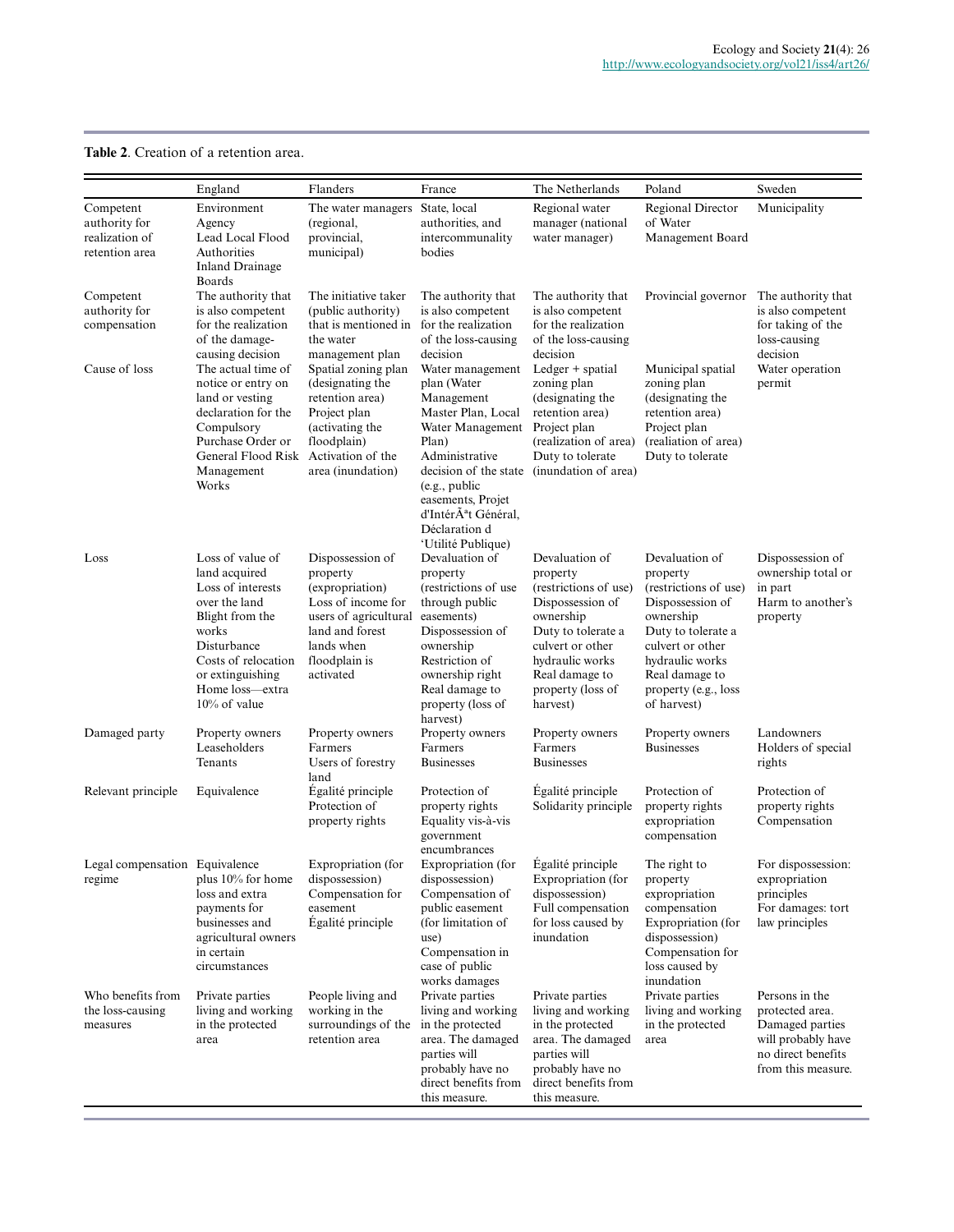disposition, the loss is not compensated in the name of the public interest. This is why French public law is always presented as an unequal law (Cans et al. 2014).

In Flanders, two causes of loss can be identified: the designation of the area in a spatial zoning plan and the activation of the retention area by a project plan. However, devaluation because of the designation will not be compensated on the basis of the Decree Integrated Water Policy but may be compensated on the basis of the general spatial planning legislation (Flemish Code Spatial Planning) if the parcel was initially eligible for construction and this is no longer the case due to the spatial plan in question (Flemish Spatial Planning Code, art. 2.6.1) (De Smedt 2014). The explicit right of compensation ensuing from the Decree Integrated Water Policy (art. 17) applies only to farmers and users of forestry land in case of activation of the designated floodplain.

The Dutch consider not the factual deed, measure, or governmental action but the written decision in which the action or decision is announced as the cause of harm; e.g., in the case where a restriction of property leads to devaluation of that property, the spatial zoning plan in which the restriction is included is considered to be the cause of loss (van Doorn-Hoekveld 2014). The creation of the retention area is laid down in a ledger (map) of the regional water authority and a spatial zoning plan of the municipality. For the devaluation of property, the injured party may choose which route they want to take to get compensation: by the regime of the Spatial Planning Act or by the égalité principle of the Water Act. The project plan based on the Water Act, which includes the actual "construction" of the area, can also cause devaluation of property, for which the regional water authority is competent to compensate. The last is the real inundation of the area. Only in the last case will full compensation be granted by the regional water authority (van Doorn-Hoekveld and Groothuijse 2015). In the case of retention areas, expropriation is not common.

In Poland, the competent authority which creates the retention area (regional director of the Water Management Board) is not the same as the authority which has to fully compensate the loss (provincial governor). However, if the property is only partially occupied, or the owner cannot use the remaining part of the property for their purposes, the owner can oblige the Public Treasury to purchase the whole property. There is a wide approach on devaluation of property. It includes not only the physical damage to property but also opportunity costs—loss of potential benefits. The loss of potential benefits may be—in certain cases and to a certain extent—taken into account by the experts pricing the value of property.

The creation of retention areas is uncommon in Sweden. It should however be considered that most major rivers in Sweden are regulated except for the purpose of hydropower production; this reduces high flows in the spring but may also intensify risks in the summer and fall (see Thorsteinsson et al. 2007). Johannessen (2015) has studied flood risk management practices in a highly flood vulnerable Swedish municipality, and concluded that they are focused on flood control in the urban area, and thus neglect opportunities for flood abatement in the river basin through, for example, the creation of wetlands in upstream forest and farming areas. The author indicates that while there are compensation schemes for farmers that manage wet grasslands or create wetlands, they would not be applicable for flood buffering services. The creation of a retention area by a public authority (most likely a municipality) would require a water operations permit. This would activate the compensation rules that have been explained in the previous section.

#### *Spatial planning measures (Table 3)*

In England, under the planning legislation, there is no right to compensation in general for the granting or refusal of planning permission. Equally, no compensation is incurred by the drawing up of a local plan. There are slightly different rules in relation to claiming any compensation depending on the type of land or the rights over the land being acquired, such as residential, agricultural, or business land, or whether the claimant is an owner, leaseholder, or mere occupier. Certain categories of owners and long lessees may claim compensation, even if their actual land or rights are not being compulsorily purchased. Residential owneroccupiers of private property or business premises may claim if the value of their land is reduced because of the planning development by serving Blight Notices under Schedule 13 of the Town and Country Planning Act 1990 on the AA. This requires the AA to purchase the property at its so-called "Untainted Value" or the previous value. Others who have their land devalued due to partial CPOs or due to the use of public works may also claim for the reduction in value of their land. If the AA decides against such compensation or the amount, or refuses to acquire the property, there are the possibilities of challenges to the Upper Tribunal, lands chamber. Compensation may include loss of profits or for goodwill of the business, but each case will depend on the claimant proving loss (Moore and Purdue 2015).

In France, the restriction of the right to build or change a building imposed by a general planning document (Plan Locale d'urbanisme) or a sectorial planning document (Plan de Prévention des Risques) is a major cause of preflood harm. In most cases, these restrictions can cause harm because the property right is partly limited. The French Parliament has chosen not to compensate loss caused by an urban planning's easement (art. L. 105-1 Planning Code). However, the administrative jurisdiction created an exception in order to allow compensation in very limited cases (Council of State, 3 July 1998, *Bitouzet*, n°158592): when the easement violates an existing situation or acquired rights, or when it leads to disproportionate loss to the general interest justifications. In this case, these exceptions have been translated into the Urban Code, but they are very limited, and compensation is extremely rare.

In the Flemish Spatial Implementation Plans (SIPs), the municipality, province, or region can include prohibitions to build in specific areas. To compensate this loss in value, planning blight (loss caused by the alteration of spatial plans) is awarded. Planning blight is granted when, on the basis of an operational SIP, a lot is no longer eligible for a permit to build or to parcel, whereas the day prior to the coming into force of the SIP it was eligible for a permit to build or to parcel. The plan damage compensation is due from the authority that made up the SIP that causes the plan damage. The sum amounts to 80% of the loss in value. However, this compensation is subject to strict conditions, and compensation is not always due; e.g., in case of a delimitation of a riparian zone or a flood area in a SIP, the owner or user of the property must then choose between the plan loss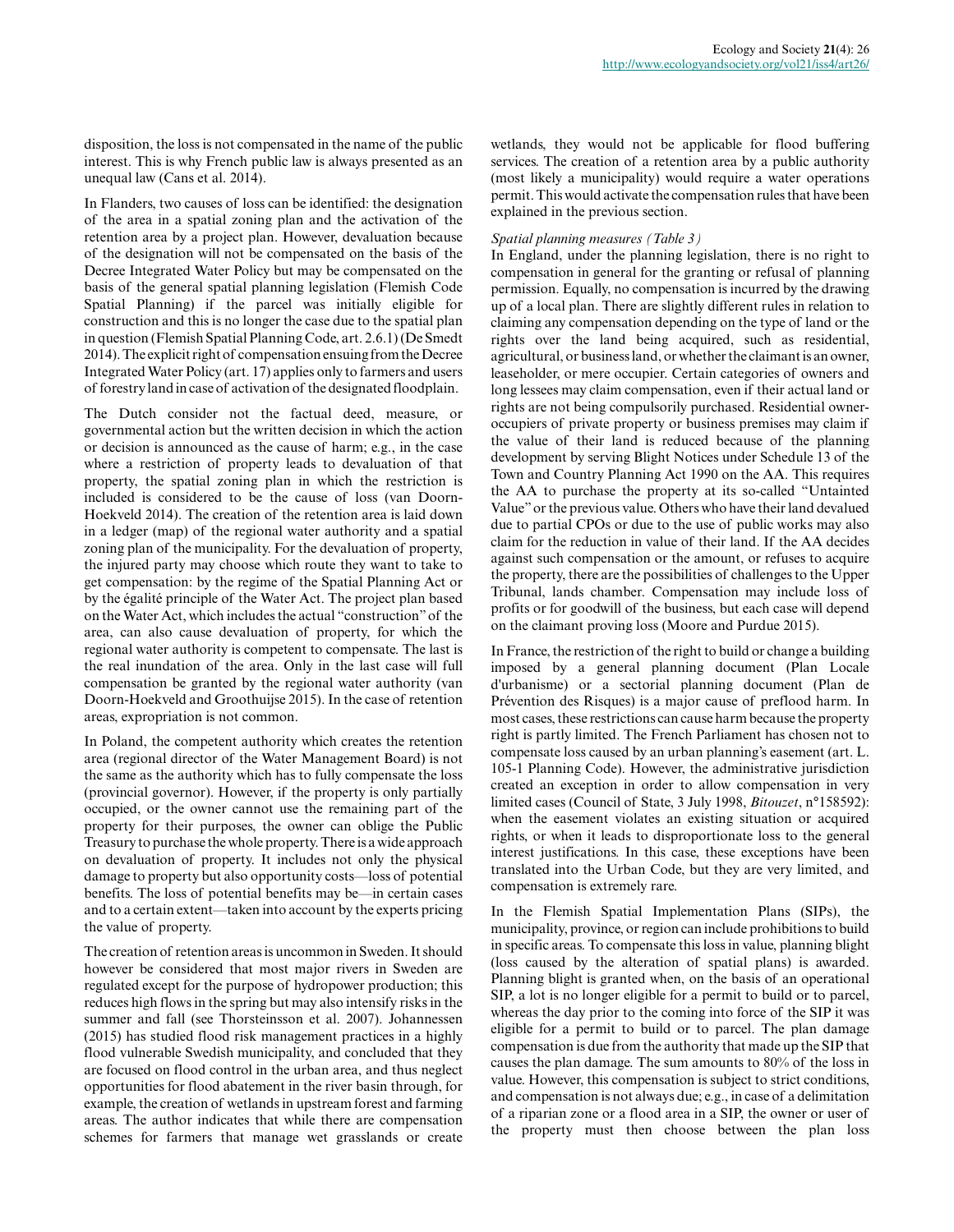# **Table 3.**. Spatial planning measures.

|                                                        | England                                                                                                                                       | Flanders                                                                                                                                                                                                                                                                                                                                                                                            | France                                                                                                                                                                      | The Netherlands                                                                                                                                                             | Poland                                                                                                                                                                      | Sweden                                                                                                                                                                                                                                                                                                          |
|--------------------------------------------------------|-----------------------------------------------------------------------------------------------------------------------------------------------|-----------------------------------------------------------------------------------------------------------------------------------------------------------------------------------------------------------------------------------------------------------------------------------------------------------------------------------------------------------------------------------------------------|-----------------------------------------------------------------------------------------------------------------------------------------------------------------------------|-----------------------------------------------------------------------------------------------------------------------------------------------------------------------------|-----------------------------------------------------------------------------------------------------------------------------------------------------------------------------|-----------------------------------------------------------------------------------------------------------------------------------------------------------------------------------------------------------------------------------------------------------------------------------------------------------------|
| Competent<br>authority for spatial<br>planning measure | Lead Local Flood<br>Authorities local<br>planning authority<br>and Environment<br>Agency,<br>with minister's<br>approval                      | Municipality,<br>province, region                                                                                                                                                                                                                                                                                                                                                                   | <b>State</b><br>Communes or<br>intercommunality<br>bodies                                                                                                                   | Municipality                                                                                                                                                                | Municipality                                                                                                                                                                | Municipal planning<br>and building<br>committee<br>Municipal<br>assemblies                                                                                                                                                                                                                                      |
| Competent<br>authority for<br>compensation             | Acquiring<br>Authority                                                                                                                        | The authority that<br>has drawn up and<br>issued the spatial<br>implementation<br>plans                                                                                                                                                                                                                                                                                                             | No compensation,<br>except in the case of<br>the illegality of the<br>spatial planning<br>measure                                                                           | Municipality<br>(probably the water<br>manager that forced<br>the municipality to<br>take this measure<br>will pay eventually)                                              | Provincial governor Municipality                                                                                                                                            |                                                                                                                                                                                                                                                                                                                 |
| Cause of loss                                          | No compensation<br>for the actual plan,<br>only for the flood<br>works, if relevant                                                           | Spatial<br>implementation<br>plan                                                                                                                                                                                                                                                                                                                                                                   | Local plan<br>Flood risk<br>prevention plan                                                                                                                                 | Spatial zoning plan                                                                                                                                                         | Local spatial zoning Change or<br>plan                                                                                                                                      | revocation of a<br>detail plan during<br>its implementation<br>period $(5-15 \text{ years})$<br>Devaluation of<br>property and other<br>harm caused by the<br>measure;<br>If the decision<br>causes the use of<br>the property to be<br>significantly<br>hindered, the<br>municipality must<br>redeem the land. |
| Loss                                                   | Devaluation of<br>property                                                                                                                    | Devaluation of<br>property: planning<br>blight is granted<br>when, on the basis<br>of a spatial<br>implementation<br>plan, a parcel is no<br>longer eligible to be<br>built upon, while<br>the day prior to the<br>entry into force of<br>the final spatial<br>implementation<br>plan, the parcel was<br>indeed eligible for a<br>building permit<br>(however, eight<br>exception regimes<br>apply) | Devaluation of<br>property (loss of<br>possibilities to<br>develop land)<br>Restriction of<br>ownership right                                                               | Devaluation of<br>property (loss of<br>possibilities to<br>develop land)                                                                                                    | Devaluation of<br>property (loss of<br>possibilities to<br>develop land)                                                                                                    |                                                                                                                                                                                                                                                                                                                 |
| Damaged party                                          | Residential owner<br>occupiers of private<br>property or<br>business premises                                                                 | Private owners<br><b>Businesses</b>                                                                                                                                                                                                                                                                                                                                                                 | Property owners                                                                                                                                                             | Property owners<br><b>Businesses</b>                                                                                                                                        | Property owners<br><b>Businesses</b>                                                                                                                                        | Landowners<br>Holders of special<br>rights                                                                                                                                                                                                                                                                      |
| Legal compensation Planning blight<br>regime           |                                                                                                                                               | Compensation for<br>less value: property<br>law and égalité (has<br>to go through<br>judicial<br>proceedings)                                                                                                                                                                                                                                                                                       | No legal<br>compensation<br>regime because of<br>the public interest                                                                                                        | Égalité principle<br>(based on the<br><b>Spatial Planning</b><br>Act)                                                                                                       | The right to<br>property<br>expropriation<br>compensation                                                                                                                   | Expropriation<br>principles<br>(exceptions<br>applicable)                                                                                                                                                                                                                                                       |
| Relevant principle                                     | Equivalence<br>plus $10\%$ for home<br>loss and extra<br>payments for<br>businesses and<br>agricultural owners<br>in certain<br>circumstances | Resent rise of<br>"equality of citizens<br>before public<br>burdens," but not<br>absolute                                                                                                                                                                                                                                                                                                           | Public interest                                                                                                                                                             | Égalité principle<br>Solidarity principle                                                                                                                                   | The right to<br>property<br>expropriation<br>compensation                                                                                                                   | Protection of<br>property rights<br>Compensation                                                                                                                                                                                                                                                                |
| Who benefits from<br>the measures                      | Those protected by<br>the future<br>restrictions                                                                                              | Long-term benefits<br>for the community<br>as a whole                                                                                                                                                                                                                                                                                                                                               | People are<br>protected in the<br>future because they<br>will not be flooded,<br>but at the moment<br>they face the<br>restrictions, they<br>will not have any<br>benefits. | People are<br>protected in the<br>future because they<br>will not be flooded.<br>but at the moment<br>they face the<br>restrictions, they<br>will not have any<br>benefits. | People are<br>protected in the<br>future because they<br>will not be flooded.<br>but at the moment<br>they face the<br>restrictions, they<br>will not have any<br>benefits. | People are<br>protected in the<br>future because they<br>will not be flooded.<br>but at the moment<br>they face the<br>restrictions, they<br>will not have any<br>benefits.                                                                                                                                     |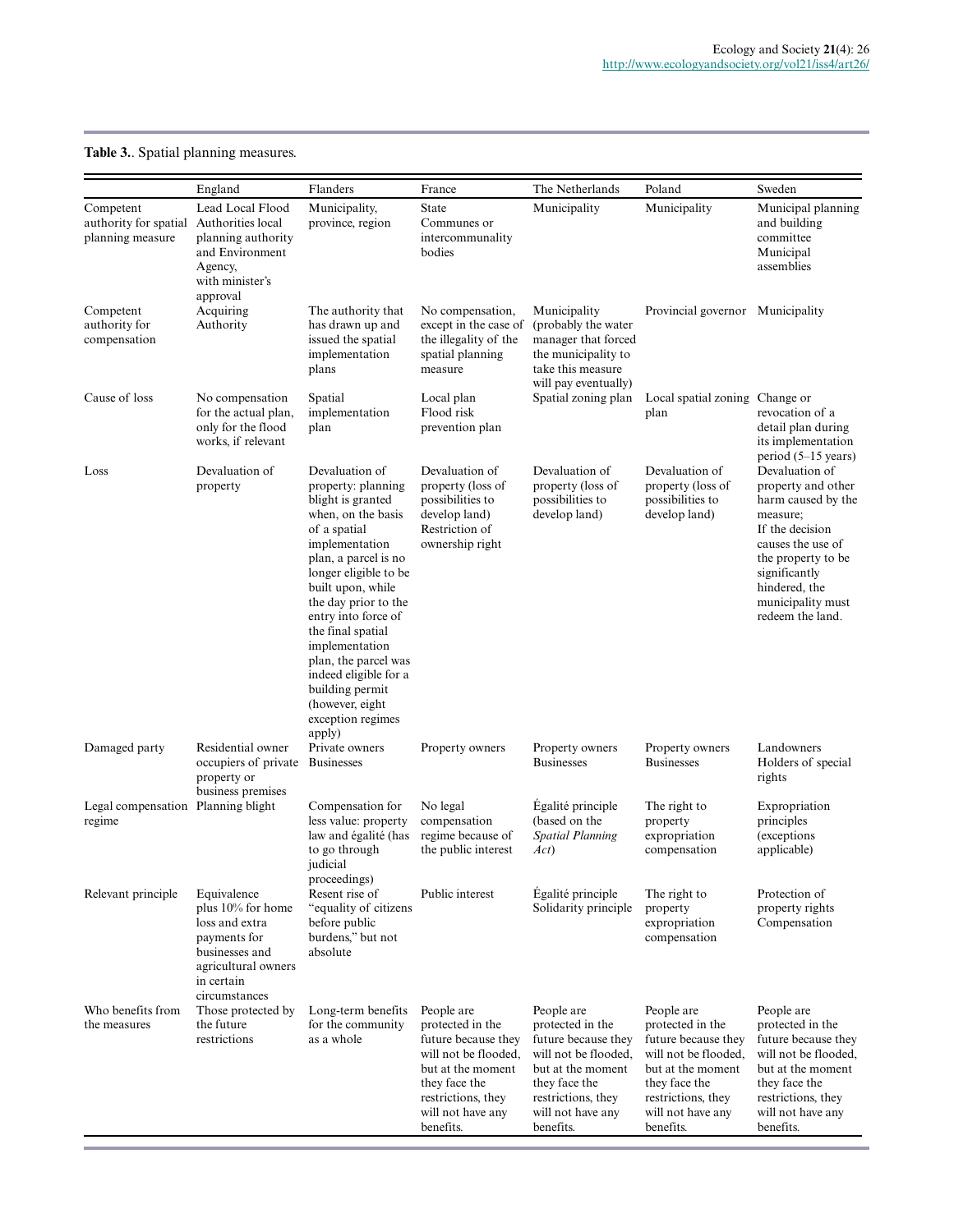compensation or the duty to buy/duty to compensate pursuant to Article 17, Decree Integrated Water Policy. The rise of the égalité principle in environmental and spatial planning law might provide more traction for compensation, but currently this is not consolidated in legislation. The ruling of the Constitutional Court (19 April 2102, 55/2012) is relevant in this respect. The Flemish government had argued that it is not obliged to compensate for restrictions to property rights, such as building prohibitions, when this is done in the public interest. However, the Court stated that a building permit constitutes a property right in the sense of the First Protocol to the ECHR. Thus, a building prohibition with respect to property in a buildable zone constitutes an interference with the right to the undisturbed enjoyment of the property. The Court deemed that a lack of compensation in this regard could not be reasonably justified and was thus in violation of Articles 10 and 11 of the Constitution. Planning blight is important with respect to the instrument of signal areas (areas in which a contradiction may occur between the spatial development perspectives and the interests of the water system). These areas are not developed and may, due to their natural characteristics, be beneficial in tackling flood risks but have a "hard destination" (e.g., building or industrial zones). The measures applicable to these areas should thus be thoroughly scrutinized and followed up. The Flemish government has recently reoriented the Rubicon Fund, which is a public fund created following the 2002 floods to fund investments in flood risk management, to partly alleviate the financial burden attached to these signal areas (art. 3 Subsidies Order of the Flemish Government 2014). Up to 60% of the amount of compensation in the context of signal areas paid by the provinces and municipalities can be reimbursed through this fund. Yet also here, there are strict procedural requirements (Order of the Flemish Government 2014).

In Dutch spatial zoning plans, zones in which it is prohibited to build can be included. In that case, owners of land that cannot be developed any more in the future can claim the compensation of planning blight by the competent municipality. This can cause tension between the municipality that is competent to make spatial zoning plans and water authorities who ask them to include these restrictions. If the restrictions were included in a water plan of the water authority, the latter would be responsible for the compensation of loss. However, the municipality could make an agreement with the water authority that requests the change in the spatial zoning plan, in which the water authority would pay the compensation of planning blight instead of the municipality.

In Poland, harm caused by restrictions based on a spatial zoning plan is compensated by an instrument provided by Articles 36 and 37 of the Spatial Planning Act. According to Article 36 paragraph 1 of the Spatial Zoning Plan Act, if, in connection with the adoption of the local spatial zoning plan or its modification, use of the property or part of it as usual or compatible with existing destination has become impossible or significantly limited, the owner or usufructuary of real estate may demand compensation from the municipality for actual damage or purchase of real estate or part thereof. In accordance with Article 36 paragraph 2, implementation of the demand referred to in paragraph 1 may also be done by offering the municipality to the owner or usufructuary a replacement property. Article 36 paragraph 3 states that if, in connection with the adoption of the local spatial zoning plan or its modification, property value has decreased, and the owner or usufructuary disposes of the property and did not benefit from the rights referred to in paragraphs 1 and 2, they may require compensation from the municipality for the amount equal to a decrease in property values.

Swedish planning and building legislation—mainly the Planning and Building Act (2010:900)—builds on the principle that landowners must be compensated only in case of restrictions to the present land use; they are normally not entitled to compensation for the loss of values based on expectations of a change in land use (Bengtsson 2015). Consequently, when change in the present use of the land is not allowed, for example, when a person is not allowed to develop an area that is undeveloped, there is generally no right to compensation. Every municipality must have a comprehensive plan that establishes the overall land use for the whole municipality; this plan is not binding (Ch. 3, ss. 1– 3 Planning and Building Act. A cohesive development, for example, a new urban area, necessitates a so-called "detail plan," which is the primary form of legally binding planning in Sweden. A person who wants to develop an area can initiate the process for adopting a detail plan, but the municipality ultimately decides if the plan will be adopted. A detail plan can create a right (or sometimes even an obligation) for the municipality to redeem a certain piece of land; e.g., where a public area will be located, which in itself generates an obligation to compensate the landowner (Ch. 6, s. 13 and Ch. 14, s. 14 Planning and Building Act). The detail plan also gives the right to develop (i.e., a building right) under the plan's implementation period. The landowner should apply for a building permit during this period. If the municipality were to change or revoke a detail plan during that time, in a way that the landowner can no longer build, the municipality will have to compensate the loss that this causes the owner (Ch. 4, s. 39 and Ch. 14, s. 9 Planning and Building Act). Compensation is determined following the principles in the Expropriation Act; however, in relation to loss that consists of a reduction in the market value of the property, values based on expectations of change in the land use are not to be taken into account (Ch. 14, ss. 23 and 24 Planning and Building Act. If the use of the land is substantially impaired, the landowner may even request that the land be redeemed (Ch. 14, s. 13 Planning and Building Act.

# **Similarities and differences of the compensation regimes**

Property rights are protected in all selected countries. However, every country also recognizes that property rights may be limited. This limitation must be made by law and serve the public interest, and a proper compensation must be provided. Therefore, all countries have an elaborate regime for compensation in case of expropriation. Only Sweden has a slightly different system, with the constitutional provision even including certain protection against restrictions to the use of land and buildings. In all countries, the compensation of expropriation has a reparative function: the affected person should be left in a financially similar position to that before the expropriation. In Sweden, however, since 2010, the Expropriation Act requires that a 25% supplement above the market value of the property (in case of total expropriation) or the reduction in the market value (in case of partial expropriation) is also granted to the owner. Householders, businesses, and agricultural owners in England can also obtain an additional premium. One can wonder whether this can still be seen as reparative (e.g., Bengtsson 2015).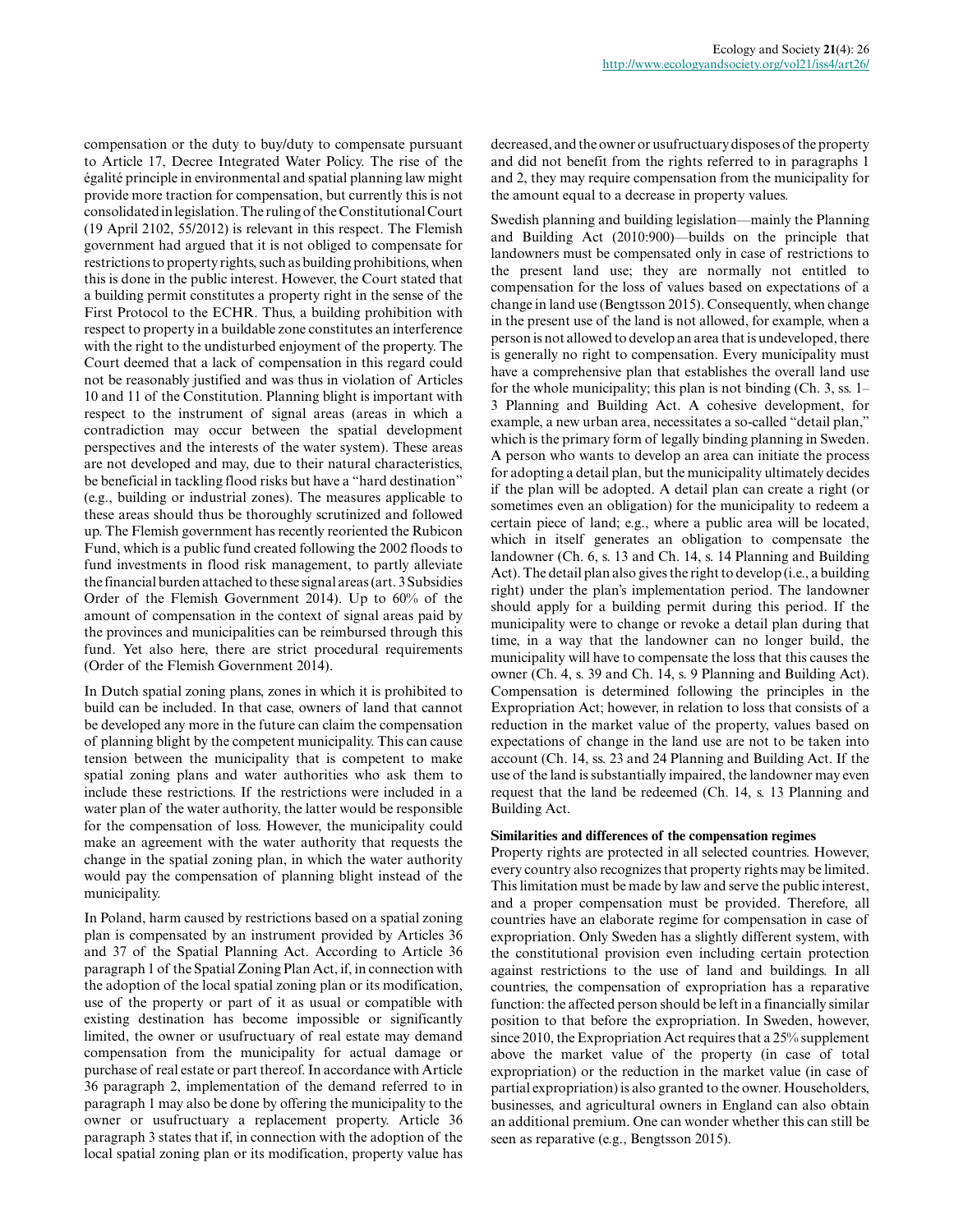In France, Flanders, and the Netherlands, the égalité principle can be considered to be one of the principles that form the basis for compensation of lawfully caused harm. Only in the Netherlands is this principle extensively elaborated and codified in legislation. In Flanders, the principle has been applied in case law, albeit not specifically with respect to preflood loss, and is still developing. In France, the principle exists but is not used to compensate preflood damage at all. Where restriction of the use of property is imposed, the legal instrument of easement must be used in France as well as in Flanders. In that case, compensation is provided by the competent authority.

England, the Flemish region, the Netherlands, and Poland also have some other regimes in common: the compensation of planning blight. In these countries, this regime is codified in the Spatial Planning Act, and in Flanders especially, it is rather complicated to get compensation for affected parties. In the Netherlands, this regime is now based on the general égalité regime. In Poland, a compensation claim needs to be in accordance with the actual damage of real property.

#### **Explanation of the similarities and differences**

The Dutch system of compensation of preflood harm is the most elaborate of the selected countries. This is likely because it has been developing over a long period, just as the prevention of flood risks. In the different regulations, criteria<sup>[1]</sup> that have to be met are summed up in order to provide for legal certainty and to assure a smoother implementation of flood risk measures in a densely populated country. It should be remembered that flood risk measures will seldom be possible in sparsely populated and not intensively used areas, since more than 60% of the Netherlands is flood-prone and two-thirds of the population lives in these flood-prone areas (Kaufmann et al. 2016). For flood risk management, this means that people should be aware that they live in a flood-prone country that is only habitable thanks to ongoing investments and maintenance in flood safety. Another explanation is the strong feeling of (two-sided) solidarity in the Netherlands. The state provides for safety, and every inhabitant is paying taxes that aim at keeping the whole country safe, not only the area of the inhabitant in question. This is clearly visible in the égalité principle as well: every inhabitant benefits from actions taken by the state, so every citizen should also bear some adverse effects of it—also called the normal social risk, but in case these effects are disproportionately large, they should be compensated by general means. This fits in the general no-fault liability compensation regime that is quite generous and has led to a certain "compensation state of mind" in the Netherlands.

Despite the fact that Flanders neighbors the Netherlands and shares many physical similarities, the system is quite different. In comparison with the Netherlands, flood risk management in Belgium in general, and Flanders in particular, has not been such a high priority throughout the past decades. Floods have led to economic damage in the past but have resulted in a relatively low number of casualties (River Basin Management Plan Flemish Part of the Scheldt River 2016–2021). Similar principles and compensation regimes exist, but in Flanders, these have been developed only for preflood harm in recent times, through certain high-level judgment with precedence value. This is also connected to developments in the insurance system: compensation in Belgium entails ex post loss—so, after a flood has occurred. For

ex post damage, solidarity is one of the cornerstones of the compensation regime. Since the amendment to the Insurance Act through the Act of 17 September  $2005$ ,<sup>[2]</sup> ex post compensation has been transferred from the public sphere to the private insurance market (Suykens et al., 2016). Coverage for floods is automatically and mandatorily included in the fire insurance. Although fire insurance, as such, is not obligatory in Flanders, 90–95% of the households have taken it up. All citizens thus contribute to the flood coverage, although buildings in high-risk zones built after 23 September 2008 might not benefit from caps set on insurance premiums by the Tariff Office. The governmentally administered Disaster Fund functions as a fallback mechanism in case, among other things, insurance thresholds have been exceeded.

The solidarity principle is also very important in France, but contrary to the Netherlands, it is connected to ex post compensation. This can be explained by the constitutional principle to compensate people for loss sustained by a disaster (paragraph 12 Preamble of the 1946 French Constitution). The following égalité and solidarity principle were thus connected to ex post loss instead of ex ante loss. Because the current form of flood risk management dates from the 1980s, the development of the compensation regime based on the French Constitution is disconnected from the idea of prevention but is linked to ex post compensation instead (Debates of the National Constituent Assembly of 1946, Pontier 1983, Borgetto 1993). The CAT-NAT regime (n°82–200, 1982), is a public–private partnership, as there is a hybrid insurance system associating insurance companies, which raise the additional insurance premium dedicated to natural disasters. The state ensures the solvency of the system. Insured people have to pay an additional premium, even if they are not facing any natural risk. Just as in Belgium, where there is a private insurance scheme with a public fallback mechanism, this public–private system is used only for ex post compensation. It is not connected to preflood compensation because obligations enforced by the French administration are traditionally considered as a public utility easement that cannot be compensated.

England is a country in which historically the responsibility of citizens for themselves, with little interference by the state, is an important notion. This is also the reason that there is an elaborated insurance system available for flood risks. In contrast to Flanders and France, this is part of the private market (Wiering et al. 2015).

The physical characteristics of Sweden differ from those of the other countries. The country has been relatively spared from floods with catastrophic consequences (MSB 2012). Individuals are primarily responsible for the protection of their property; municipalities can take action where it is in the local public interest (Andersson 2009). It is only in recent decades that the issues of flood and flood risk management have begun moving up on the national political agenda, not in the least as a result of increasing awareness of climate change effects (Ek et al. 2016*a*). The legal framework corresponds to the historical and present flood risk situation in Sweden, but there is reason to suspect that it could be challenged by a future where increasing public action for preventive flood risk management is needed.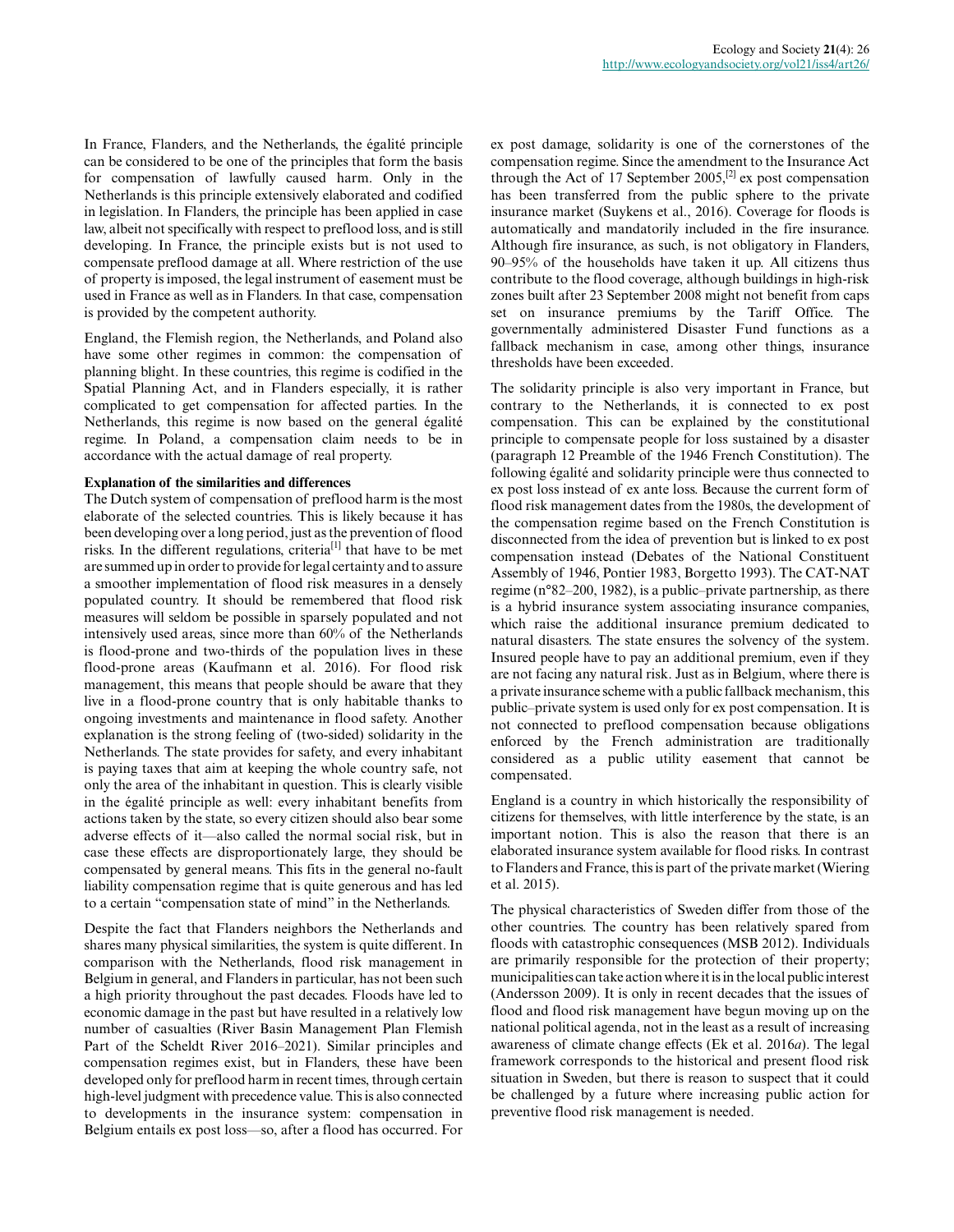Poland historically differs from the other countries. This is a country in transition after being Communist for decades. One of the most crucial values of the Polish Constitution of 1997 (after four decades of unlawful expropriation without compensation during the People's Republic of Poland) is the protection of private property. Now, therefore, only drastic situations such as the State of Natural Disaster or the measures involved in protecting against such a state can justify not only compensation for unlawfully caused harm but also compensation for lawfully caused loss. The system of compensating lawfully caused loss is still developing.

## **CONCLUSION AND DISCUSSION**

The explanation of the differences and similarities of the researched compensation regimes consists of multiple aspects.

Geographical differences are of great importance. The difference between Flanders, England, and the Netherlands, on the one hand, and Sweden, on the other, is significant. In densely populated areas, flood risk management measures are more likely to interfere with rights of private parties than in vast areas with a substantial degree of open space.

However, differences also appear in geographically quite similar countries; e.g., England, Flanders, and the Netherlands. These differences have a legal explanation; it can be found in the principles that underlie the whole legal system of a country, namely, (compulsory) one-sided solidarity versus private responsibility. Again, the Netherlands can be placed on one side of the spectrum, as solidarity plays a very important role in flood risk management as well as preflood loss. All Dutch inhabitants contribute to keeping the country habitable, and closely connected to this, to compensation for the loss of some. On the other side of the spectrum, one can find England, with a deep respect for private responsibility, and a historical and political attitude of encouragement of private responsibility and the restriction as much as possible of interference by the state. The differences between Flanders, France, and the Netherlands are of interest since these three also have the solidarity principle as well as the égalité principle in common, but these are applied differently. In France, solidarity is connected more to ex post compensation than to preflood compensation in which the protection of property rights plays a more important role because of the development of the constitutional principle of solidarity, which is connected to disasters instead of prevention. In Flanders, the general compensation regime, through recent case law, is developing toward a system that is more similar to Dutch preflood compensation, in which the égalité principle is leading. However, the protection of property rights still plays an important role in preflood compensation, and the solidarity principle plays an especially significant role in post-flood compensation. Flanders still has quite a long way to go before the égalité principle becomes a fully fledged and across-the-board doctrine with respect to preflood compensation.

Property rights are protected in all the selected countries, but in England, Poland, and Sweden, they seem to carry comparatively more weight in preflood compensation. All countries pay full compensation in the case of a breach of property rights; e.g, dispossession. In England and Sweden, extra compensation can be offered in specific cases as well, which makes their "rigid" preflood compensation regime more generous than that of the other countries, in which in more cases compensation might be awarded, even though "overcompensation" is exceptional. Of note is that this increased protection of property rights in the case of expropriation and similar measures is a recent development in Sweden.

In conclusion, the explanation of the differences and similarities is multifaceted. Geographical aspects as highly flood vulnerable and densely populated countries and the consequent substantial interference with private rights makes compensation regimes more elaborate. The principles that underlie the compensation regimes are also an important explanatory factor. The dominance of the solidarity principle versus the protection of property rights leads to different compensation regimes. Poland is different in many ways, mainly because of its Communist history and the development of a relatively new compensation regime based on the protection of property rights.

Compensating the loss of some leads to more equity, in the sense that the burdens of preflood measures are fairly spread in society. It also leads to an increase of legitimacy. By awarding damages, authorities show that the distributional effects and therefore the interests of the injured parties are thus weighed in the decisionmaking process. This is especially the case when the competent authority of the loss-causing decision is the same as the one that is competent to decide over the compensation.

We have made a start at filling the knowledge gap concerning the specific distributional effect of "harm caused by preflood risk management measures." By looking not only at the compensation regimes in general, but also at three concrete measures, we have painted the picture of how distributional effects are dealt with in the selected countries. The legal comparison method enables us to analyze the differences and similarities between the countries, and to explain them. After identifying the similarities and differences of these systems and their explanation, research can be further developed. An important next step in research on distributional effects can be to examine the connection between preflood and postflood compensation and the explanation as to why one system is chosen in relation to dominant national flood risk management strategies in various countries.

We suggest that distributional effects do not appear only after floods have already occurred, but also in the preventive phase of flood risk management, especially in countries with a strong focus on the prevention of floods; e.g., the Netherlands, where no major flood has occurred in the last decades because of an effective preventive flood risk management system, in contrast with, for example, Poland. It can be expected that the legitimacy of preflood measures will be increased by, among other things, a well-developed compensation regime. This specific aspect of preflood compensation needs further multidisciplinary research. We also show that other disciplines—for example, economics should take into account not only the costs of preventive measures but also the loss and the compensation thereof, in order to get a comprehensive overview of the costs and benefits of a specific flood risk management system. Because of its value to the equity, legitimacy, and effectiveness of flood risk management, the aspect of preflood compensation can be considered to be the backbone of good preventive flood risk management.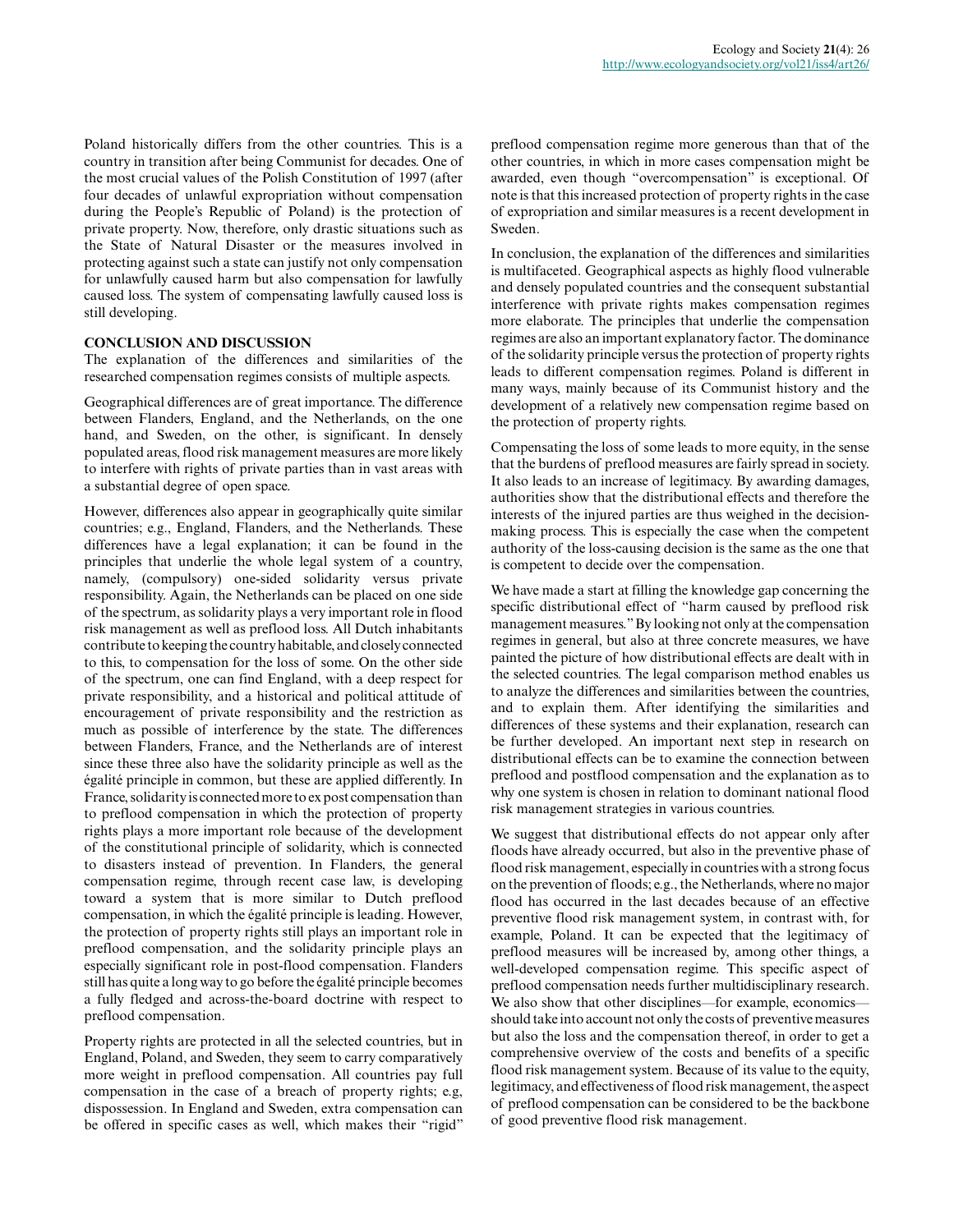<sup>[2]</sup> Act of 17 September 2005 on the insurance of natural disasters modifying the Insurance Act of 25 June 1992 and the Act of 12 July 1976 on compensation of damages to goods as a result of natural disasters, Belgian Official Journal of 11 October 2005

*Responses to this article can be read online at:* [http://www.ecologyandsociety.org/issues/responses.](http://www.ecologyandsociety.org/issues/responses.php/8648) [php/8648](http://www.ecologyandsociety.org/issues/responses.php/8648)

#### **Acknowledgments:**

 $\overline{\phantom{a}}$ 

*This paper was supported by the European Union's Seventh Framework Programme through the grant to the budget of the Integrated Project STAR-FLOOD, Contract 308364. The authors would like to thank Magdalena Bar and two anonymous reviewers for contributing to the improvement of this manuscript.*

## **LITERATURE CITED**

Adger, W. N., N. W. Arnell, and E. L. Tompkins. 2005. Successful adaptation to climate change across scales. *Global Environmental Change* 15(2):77–86.<http://doi.org/10.1016/j.gloenvcha.2004.12.005>

Ancel, M. 1971. *Utilityé et méthodes du droit compareé*. Editions Ides et Calends. Newcastle.

Andersson, T. 2009. Ansvar vid naturolycka. Myndigheten for samhallsskydd och beredskap, 476. Karlstad, Sweden. [online] URL: [https://www.msb.se/Upload/Forebyggande/Naturolyckor\\_klimat/](https://www.msb.se/Upload/Forebyggande/Naturolyckor_klimat/nationell_plattform/Rapport_ansvar_vid_naturolycka_webb.pdf) [nationell\\_plattform/Rapport\\_ansvar\\_vid\\_naturolycka\\_webb.pdf](https://www.msb.se/Upload/Forebyggande/Naturolyckor_klimat/nationell_plattform/Rapport_ansvar_vid_naturolycka_webb.pdf)

Barkhuysen, T., and M. K. G. Tjepkema. 2006. Aansprakelijkheid uit 'rechtmatige' overheidsdaad: het samenspel tussen de nationale égalité en het Europese eigendomsrecht. *Rechtsgeleerd Magazijn THEMIS*:179–201. <http://hdl.handle.net/1887/12935>

Bengtsson, B. 1991. *Ersättning vid offentliga ingrepp. 2, Allmänna ersättningsprinciper*. Norstedt, Stockholm, Sweden.

Bengtsson, B. 2010. *Nya ersättningsfrågor i fastighetsrätten*. Svensk Juristtidning 726–746.

Bengtsson, B. 2015. *Speciell fastighetsrätt - Miljöbalken.* 11, [omarb. och utök.] uppl. Iustus Förlag AB, Uppsala, Sweden.

Bengtsson, B., U. Bjällås, S. Rubenson, and R. Strömberg. 2015. *Miljöbalken. En kommentar.* Version 1, April 2015 (until supplement 15). Norstedts, Stockholm, Sweden.

Bodansky, D. 1999. The legitimacy of international governance: a coming challenge for international environmental law? *American Journal of International Law* 93(3):596–624. [http://](http://www.jstor.org/stable/2555262) [www.jstor.org/stable/2555262](http://www.jstor.org/stable/2555262)

Borgetto, M. 1993. *La notion de fraternité en adroit public français. Le passé, le présent et l'avenir de la solidarité*. LGDJ, Paris, France.

Buijze, A. 2013. *The principle of transparency in EU law*. 's-Hertogenbosch: Uitgeverij BOXPress.

Bussani, M., and U. Mattei. 2012. *Comparitive law*. M. Bussano and U. Mattei, editors. Cambridge University Press, New York, USA.

Cans, C., P. Billet, I. Diniz, T. Thouret, and J. Pontier. 2014. *Traité de adroit des risques naturels*. Le Moniteur, Paris, France.

CEPRI. 2008. *Les digues de protection contre les inondations. La mise en œuvre de la règlementation issue du décret n°2007-1735 du 11/12/2007.* Paris, France.

Dainow, J. 1966. The civil law and the common law: some points of comparison. *American Journal of Comparitive Law* 15:419– 435. [http://dx.doi.org/10.2307/838275](http://dx.doi.org/10.2307%2F838275) 

De Beer, P., and F. Koster. 2009. *Sticking together or falling apart?: solidarity in an age of individualization and globalization*. Amsterdam University Press, Amsterdam, The Netherlands. [http://dx.doi.org/10.5117/9789089641281](http://dx.doi.org/10.5117%2F9789089641281) 

Department of Communities and Local Government (DCLG). 2011. Guidance on compensation for compulsory purchase. London, UK.<https://www.gov.uk/DCLG>

De Smedt, P. 2014. Towards a new policy for climate adaptive water management in Flanders: the concept of signal areas. *Utrecht Law Review* 10(2):107–125. [http://doi.org/10.18352/](http://doi.org/10.18352/ulr.272) [ulr.272](http://doi.org/10.18352/ulr.272)

Department of Communities and Local Government. 2011. *Guidance on compensation for compulsory purchase*. London, UK. www.gov.uk/DCLG

Di Gregorio, M., M. Brockhaus, T. Cronin, E. Muharrom, L. Santoso, S. Mardiah, and M. Büdenbender. 2013. Equity and REDD+ in the media: a comparative analysis of policy discourses. *Ecology and Society* 18(2):39. [http://dx.doi.](http://dx.doi.org/10.5751%2FES-05694-180239) [org/10.5751/ES-05694-180239](http://dx.doi.org/10.5751%2FES-05694-180239) 

Driessen, P. P. J., and H. F. M. W. van Rijswick. 2011. Normative aspects of climate adaptation policy. *Climate Law* 2(4):559–581. <http://doi.org/10.3233/CL-2011-051>

Ek, K., S. Goytia, M. Pettersson, and E. Spegel. 2016*a*. *Analysing and evaluating flood risk governance in Sweden. Adaptation to Climate Change?*. STAR-FLOOD Consortium, Utrecht, The Netherlands.

Ek, K., M. Pettersson, M. Alexander, J-C. Beyers, J. Pardoe, S. Priest, C. Suykens, and H. F. M. W. van Rijswick. 2016*b*. *Design principles for resilient, efficient and legitimate flood risk governance – lessons from cross-country comparisons*. STAR-FLOOD Consortium, Utrecht, The Netherlands.

Engelhard, E., B. van den Broek, F. de Jong, A. Keirse, and E. de Kezel, 2014. Let's think twice before we revise! "Égalité" as the foundation of liability for lawful public sector Acts. *Utrecht Law Review* 10(3):55–76. <http://doi.org/10.18352/ulr.284>

Fairgrieve, D. 2003. *State liability in tort: a comparative law study*. Oxford University Press, Oxford, UK. [http://dx.doi.org/10.1093/](http://dx.doi.org/10.1093%2Facprof%3Aoso%2F9780199258055.001.0001) [acprof:oso/9780199258055.001.0001](http://dx.doi.org/10.1093%2Facprof%3Aoso%2F9780199258055.001.0001) 

Flores, N. E., and J. Thacher. 2002. Money, who needs it? Natural resource damage assessment. *Contemporary Economic Policy* 20 (2):171–178. [http://dx.doi.org/10.1093/cep/20.2.171](http://dx.doi.org/10.1093%2Fcep%2F20.2.171) 

<sup>[1]</sup> General criteria of the égalité principle in the Netherlands are, among others, the normal social risk, special burden, and risk acceptability (Tjepkema 2010).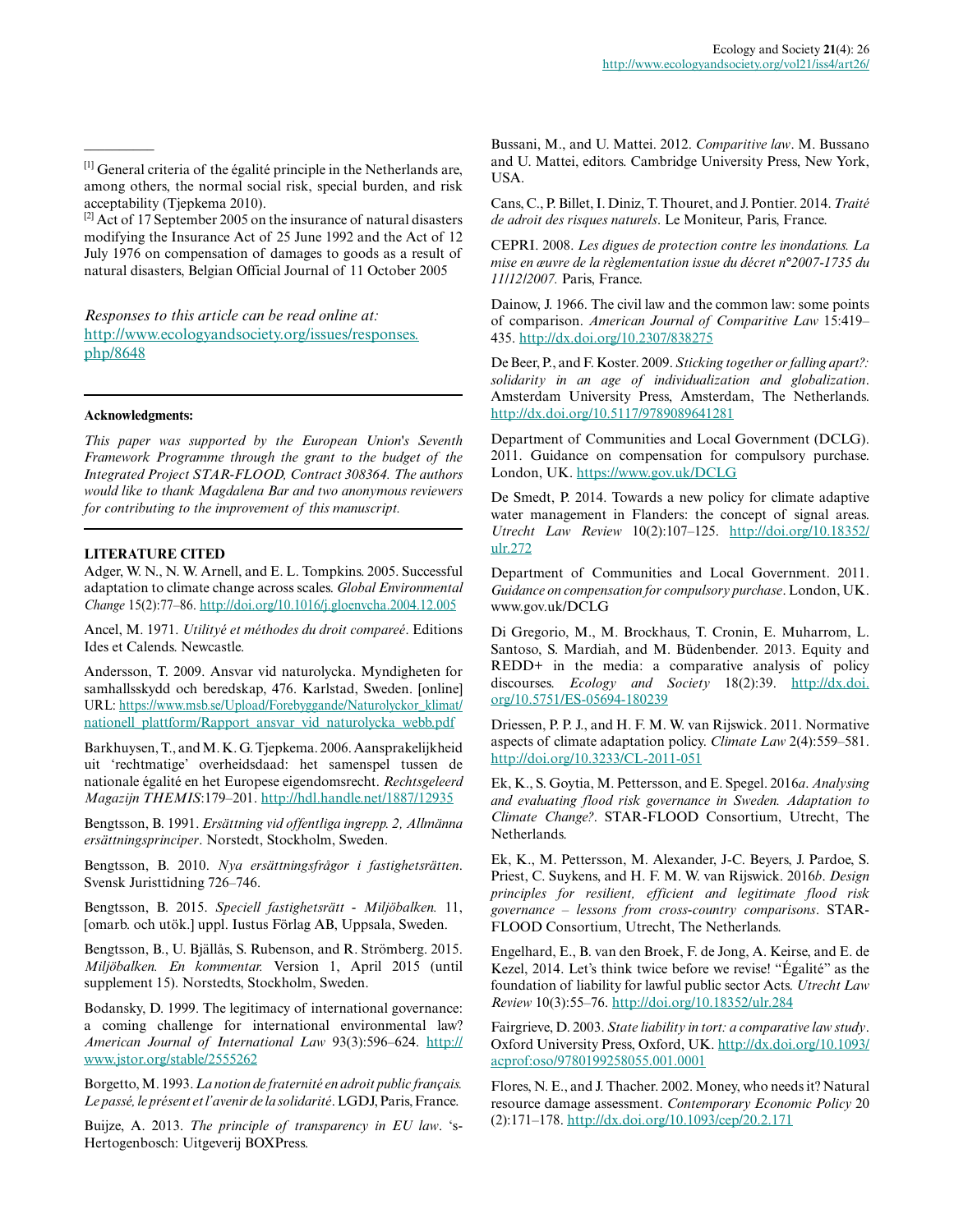Fraser, N. 2009. *Scales of justice: reimagining political space in a globalizing world*. Columbia University Press, New York, USA.

Fullerton, D. 2009. Introduction. Pages xi–xxvii *in* D. Fullerton, editor. *Distributional effects of environmental and energy policy*. International Library of Environmental Economics and Policy. Ashgate, Burlington.

Garlicki, L. 2015. *Polskie prawo konstytucyjne. Zarys wykładu*. Wolters Kluwer, The Netherlands.

Gorlé, F., G. Bourgeois, and F. Reyntjes. 1991. *Rechtsvergelijking*. E. Story-Scientia, Brussels, Belgium.

Government Bill 2009/10:80. 2009. *En reformerad grundlag*. Stockholm, Sweden.

Hellner, J., and M. Radetzki. 2014. *Skadeståndsrätt*. 8. [rev.] uppl. Norstedts juridik, Stockholm, Sweden.

Hostiou, R. 2013. Le adroit de l'expropriation et la QPC: esquisse d'un premier bilan de trois années de mise en œuvre du contrôle de constitutionnalité par voie d'exception. *In Droit de l'aménagement, de l'urbanisme et de l'habitat*. Éditions du Moniteur, Paris, France.

Howarth, D. 2002. *Flood defence law*. Shaw and Sons, Crayford, UK.

Ignatowicz, J., and K. Stefaniuk. 2012. *Prawo rzeczowe*. LexisNexis, Warszawa.

Johannessen, Å. 2015. *Integrating flood risk reduction, river basin and resilience management in planning: a case study of Kristianstad, Sweden*. Stockholm Environmental Institute, Stockholm, Sweden.

Kaufmann, M., W. J. van Doorn-Hoekveld, H. K. Gilissen, and H. F. M. W. van Rijswick. 2016. *Analysing and evaluating flood risk governance in the Netherlands. Drowning in safety*. STAR-FLOOD Consortium, Utrecht, The Netherlands.

Keessen, A. M., J. M. Hamer, H. F. M. W. Van Rijswick, and M. Wiering, 2013. The concept of resilience from a normative perspective: examples from Dutch adaptation strategies. *Ecology and Society* 18(2):45. [http://dx.doi.org/10.5751/ES-05526-180245](http://dx.doi.org/10.5751%2FES-05526-180245) 

Larrue, C., S. Bruzzone, L. Lévy, M. Gralepois, T. Schellenberger, J. B. Trémorin, M. Fournier, C. Manson, and T. Thuilier. 2016. *Analysing and evaluating flood risk governance in France: from state policy to local strategies*. STAR-FLOOD Consortium, Utrecht, The Netherlands.

Leonski, Z. 2009. *Materialne Prawo Administracyjne*. Wydawnictwo C. H. Beck, Warszawa.

Lindhout, P. 2015. *Cost recovery as a policy instrument to achieve sustainable and equitable water use in Europe and the Netherlands*. 2VM, Bergambacht, The Netherlands.

Ljungman, S., and P. Stjernquist. 1968. *Den rättsliga kontrollen över mark och vatten - Del II* 3 uppl. P.A. Norstedt & Söner Förlag, Stockholm, Sweden.

Mace, M. J. 2006. Adaptation under the UN Framework Convention on Climate Change: the international legal framework. Pages 53–76 *in* W. N. Adger, J. Paavola, S. Huq, and M. J. Mace, editors. *Fairness in adaptation to climate change*. Massachusetts Institute of Technology, Cambridge, Massachusetts, USA.

Mazmanian, D. A., J. Jurewitz, and H. T. Nelson. 2013. A governing framework for climate change adaptation in the built environment. *Ecology and Society* 18(4):56. [http://dx.doi.](http://dx.doi.org/10.5751%2FES-05976-180456) [org/10.5751/ES-05976-180456](http://dx.doi.org/10.5751%2FES-05976-180456) 

Merryman, J. H., and R. Pérez-Perdomo. 2007. *The civil law tradition: an introduction to the legal systems of Europe and Latin America*. Third edition. Stanford University Press, Stanford, California, USA.

Merz, B., J. Hall, M. Disse, and A. Schumann. 2010. Fluvial flood risk management in a changing world. *Natural Hazards and Earth System Sciences* (10):509–527. [http://www.nat-hazards-earth](http://www.nat-hazards-earth-syst-sci.net/10/509/2010/)[syst-sci.net/10/509/2010/](http://www.nat-hazards-earth-syst-sci.net/10/509/2010/)

Moore, V., and M. Purdue. 2015. *A practical approach to planning law*. Thirteenth edition. Oxford University Press, Oxford, UK.

Mountfield, H. 2002. *Regulatory expropriations in Europe: the approach of the European Court of Human Rights*. New York University Environmental Law Journal (11):136–147.

Myndigheten för samhällsskydd och beredskap (MSB). 2012. *Översvämningar i Sverige 1901–2010.* MSB, Karlstad, Sweden.

Nehmelman, R. 2014. Institutional and governance aspects of water management: subsidiarity and decentralisation - the secret of the Dutch approach to water management. *Journal of Water Law* 24(3/4):134–140. [http://www.lawtext.com/pdfs/sampleArticles/](http://www.lawtext.com/pdfs/sampleArticles/WL24-3-4FINAL.pdf) [WL24-3-4FINAL.pdf](http://www.lawtext.com/pdfs/sampleArticles/WL24-3-4FINAL.pdf)

Organisation for Economic Co-operation and Development (OECD). 2014. *Water governance in the Netherlands: fit for the future?* OECD Publishing, Paris, France.

Pauliat, H. 2012. Question prioritaire de constitutionnalité et adroit de propriété, une jurisprudence insuffisamment protectrice? *Revue juridique de l'économie publique* 2(695):3–9.

Penning-Rowsell, E., P. Floyd, D. Ramsbottom, and S. Surendran. 2005. Estimating injury and loss of life in floods: a deterministic framework. *Natural Hazards* 36(1):43–64. [http://](http://doi.org/10.1007/s11069-004-4538-7) [doi.org/10.1007/s11069-004-4538-7](http://doi.org/10.1007/s11069-004-4538-7) 

Pontier, J.-M. 1983. De la solidarité nationale. *Revue de droit public*:899–928.

Radwański, Z., and A. Olejniczak. 2012. *Zobowi*ą*zania. Cz*ęść *ogólna*. Wydawnictwo C. H. Beck, Warszawa.

Solecki, W., R. Leichenko, and K. O'Brien. 2011. Climate change adaptation strategies and disaster risk reduction in cities: connections, contentions, and synergies. *Current Opinion in Environmental Sustainablity* 3(3):135–141. [http://dx.doi.org/10.1016/](http://dx.doi.org/10.1016%2Fj.cosust.2011.03.001) [j.cosust.2011.03.001](http://dx.doi.org/10.1016%2Fj.cosust.2011.03.001) 

SOU 2014:35. 2014. "I vått och torrt - förslag till ändrade vattenrättsliga regler". Slutbetänkande av Vattenverksamhetsutredningen. Stockholm, Sweden.

Steinvorth, U. 1999. The concept and possibilities of solidarity. Pages 29–37 *in* K. Bayertz, editor. *Solidarity*. Kluwer, Dordrecht, The Netherlands. [http://dx.doi.org/10.1007/978-94-015-9245-1\\_2](http://dx.doi.org/10.1007%2F978-94-015-9245-1_2)